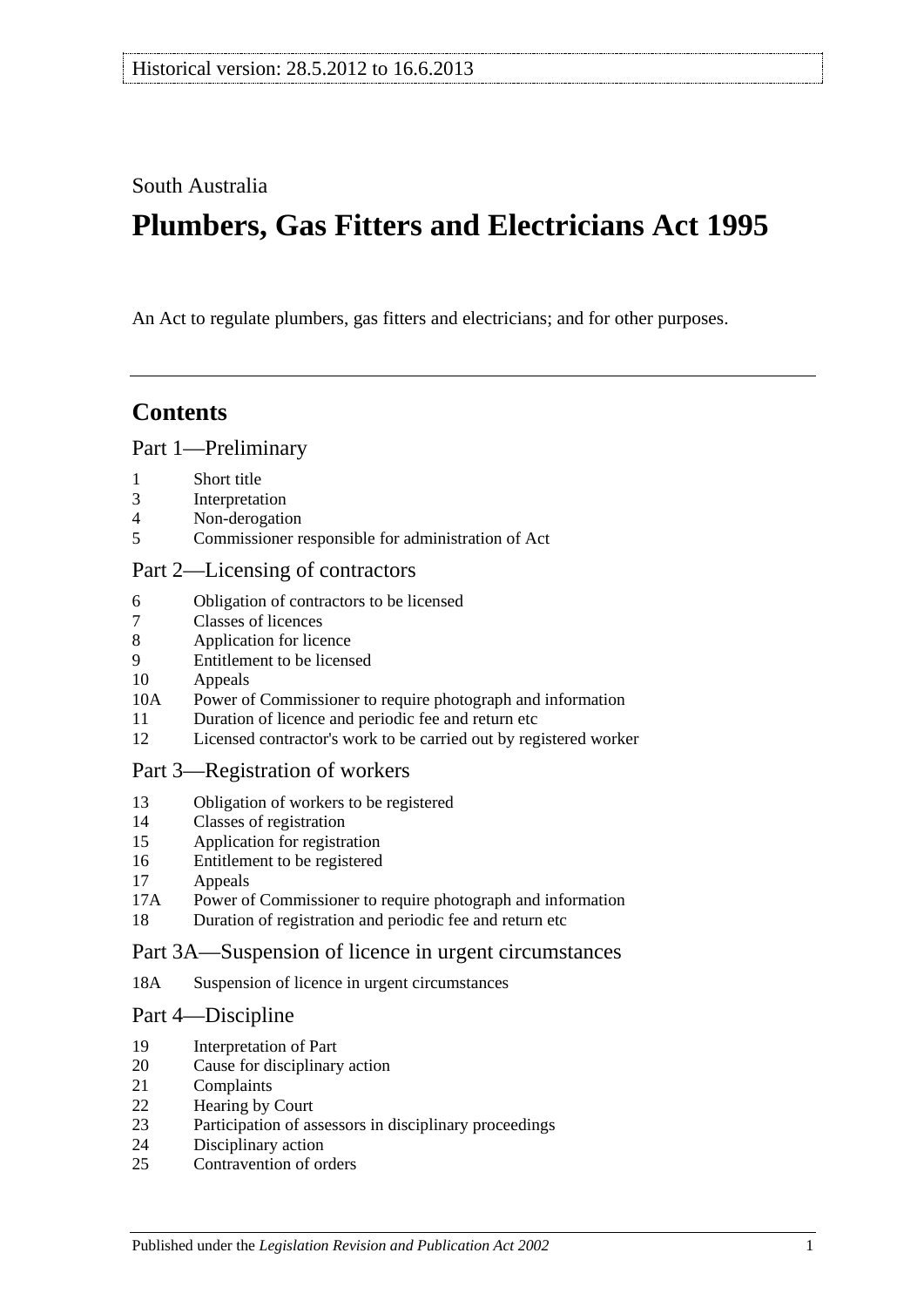## [Part 6—Miscellaneous](#page-14-1)

- 27 [Delegations](#page-14-2)
- 28 [Agreement with professional organisation](#page-15-0)
- 29 [Exemptions](#page-15-1)
- 30 [Registers](#page-15-2)
- 31 [Commissioner and proceedings before Court](#page-16-0)
- 32 [False or misleading information](#page-16-1)
- 33 [Name in which contractor may carry on business](#page-16-2)
- 34 [Statutory declaration](#page-17-0)
- 35 [Investigations](#page-17-1)
- 36 [General defence](#page-17-2)
- 37 [Liability for act or default of officer, employee or agent](#page-17-3)
- 38 [Offences by bodies corporate](#page-17-4)
- 39 [Continuing offence](#page-17-5)
- 40 [Prosecutions](#page-18-0)
- 41 [Evidence](#page-18-1)
- 42 [Service of documents](#page-18-2)
- 43 [Annual report](#page-19-0)
- 44 [Regulations](#page-19-1)

## [Schedule 1—Appointment and selection of assessors for Court](#page-19-2)

## [Schedule 2—Transitional provisions](#page-20-0)

2 [Transitional](#page-20-1)

[Legislative history](#page-22-0)

## <span id="page-1-0"></span>**The Parliament of South Australia enacts as follows:**

# **Part 1—Preliminary**

#### <span id="page-1-1"></span>**1—Short title**

This Act may be cited as the *Plumbers, Gas Fitters and Electricians Act 1995*.

#### <span id="page-1-2"></span>**3—Interpretation**

In this Act, unless the contrary intention appears—

*Commissioner* means the Commissioner for Consumer Affairs;

*contractor* means a plumbing contractor, a gas fitting contractor or an electrical contractor;

*Court* means the Administrative and Disciplinary Division of the District Court of South Australia;

*director* of a body corporate includes—

(a) a person occupying or acting in the position of director or member of the governing body of the body corporate, by whatever name called and whether or not validly appointed to occupy or duly authorised to act in the position; and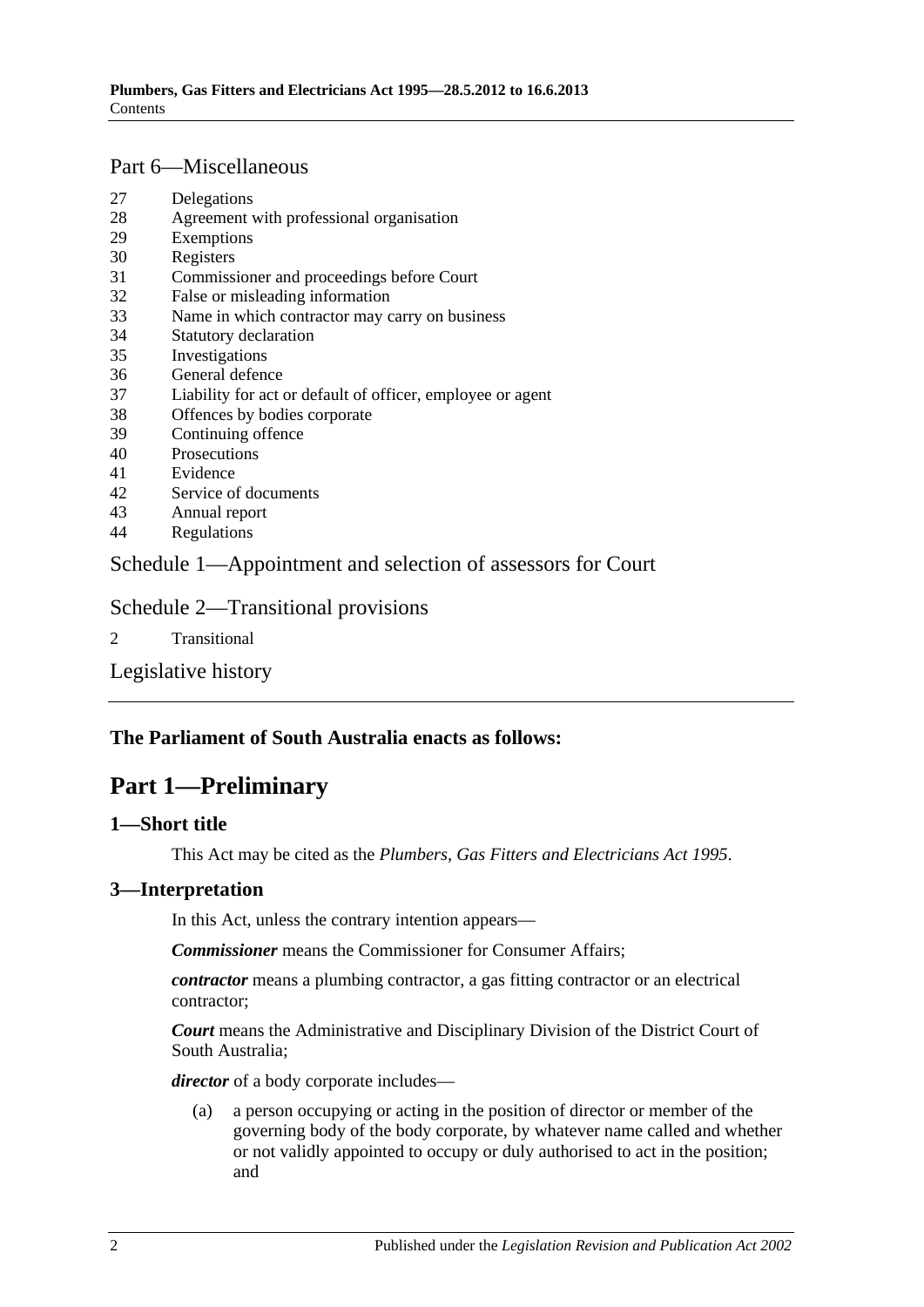(b) any person in accordance with whose directions or instructions the directors or members of the governing body of the body corporate are accustomed to act;

*draining work* means the installation, alteration, repair, maintenance or disconnection of sanitary drains or stormwater drains, and includes work of a class prescribed by regulation;

*electrical contractor* means a person who carries on the business of performing electrical work for others;

*electrical installation* means the whole or part of any system or equipment wherever situated intended for the conveyance, control, measurement or use of electricity supplied or intended to be supplied by a person or body that supplies electricity to the public at a voltage above extra low voltage as defined in Australian Standard AS3000 *Wiring Rules*;

*electrical work* means the installation, alteration, repair or maintenance of an electrical installation, and includes work of a class prescribed by regulation;

*electrical worker* means a person who personally carries out electrical work;

*equipment* includes fittings, fixtures, appliances and devices;

*gas* means a gaseous fuel consisting of hydrocarbons or predominantly of hydrocarbons;

*gas fitting* means the installation, alteration, repair, maintenance or disconnection of any pipes or equipment to convey or utilise gas (including associated gas ventilation equipment) downstream of—

- (a) the outlet of a meter installed for measuring consumption of reticulated gas supplied by a licensed gas supplier under the *[Gas Act](http://www.legislation.sa.gov.au/index.aspx?action=legref&type=act&legtitle=Gas%20Act%201988) 1988*; or
- (b) the outlet of any gas storage tank or cylinder,

and includes work of a class prescribed by regulation;

*gas fitting contractor* means a person who carries on the business of performing gas fitting for others;

*gas fitting worker* means a person who personally carries out gas fitting;

*licence* means a licence under [Part 2;](#page-3-2) and *licensed* and *licensee* have corresponding meanings;

*perform*, in relation to plumbing, gas fitting or electrical work, includes—

- (a) cause such work to be performed; or
- (b) organise or arrange for the performance of such work;

*plumbing* means water plumbing work, sanitary plumbing work or draining work or the installation or testing of backflow prevention devices;

*plumbing contractor* means a person who carries on the business of performing plumbing for others;

*plumbing worker* means a person who personally carries out plumbing;

*registration* means registration under [Part 3;](#page-8-0) and *registered* has a corresponding meaning;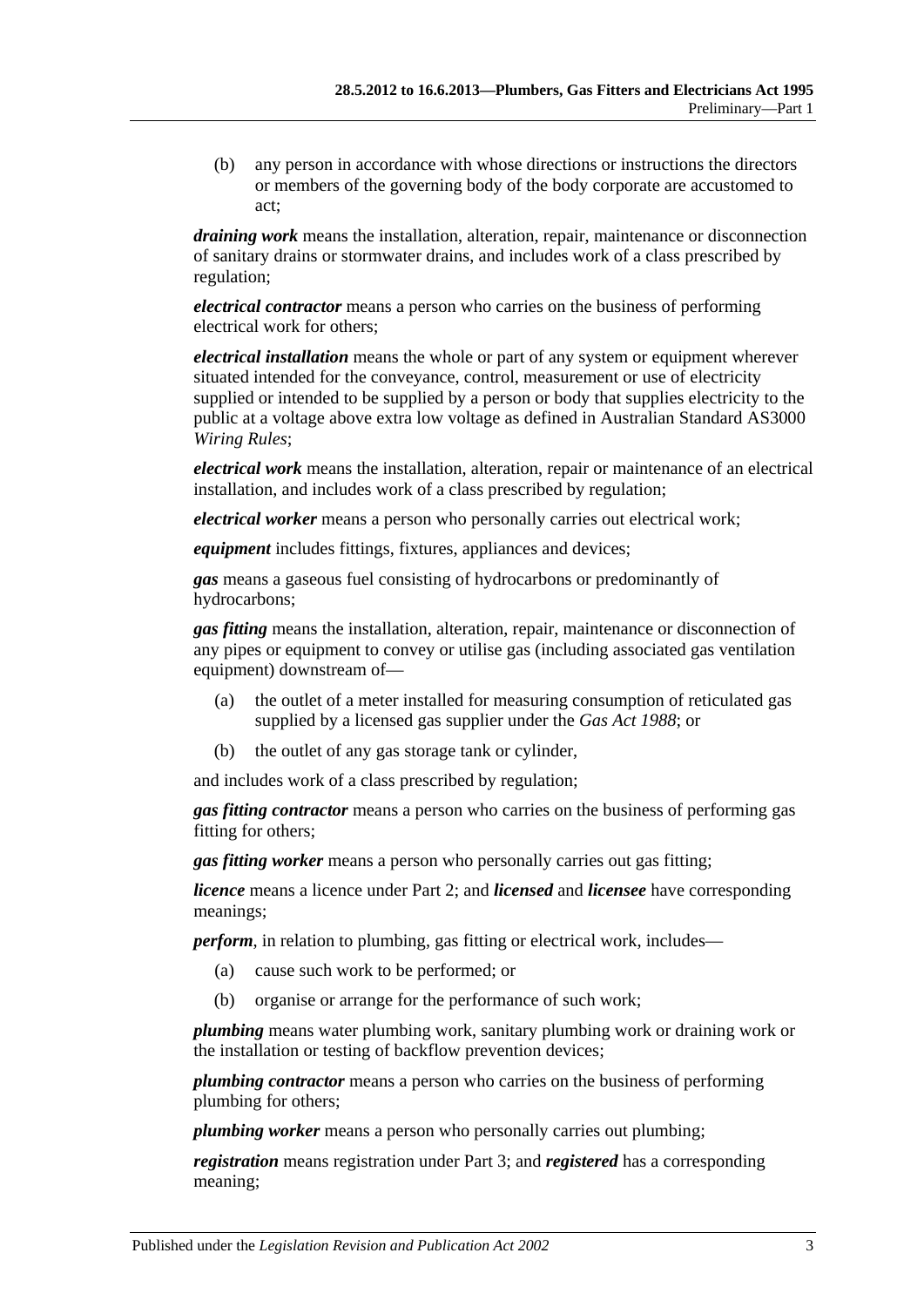*sanitary drain* means pipes and equipment to collect and convey wastewater from a sanitary plumbing installation to an on-site wastewater treatment facility or a public sewerage or effluent disposal system;

*sanitary plumbing work* means the installation, alteration, repair, maintenance or disconnection of pipes or equipment to receive and convey wastewater to sanitary drains (including associated plumbing ventilation equipment), and includes work of a class prescribed by regulation;

*stormwater drain* means pipes and equipment to collect and convey stormwater to a public stormwater disposal system;

*water plumbing* means the installation, alteration, repair, maintenance or disconnection of pipes or equipment (including water heaters) to be connected directly or indirectly to a public water supply system, and includes work of a class prescribed by regulation;

*worker* means a plumbing worker, a gas fitting worker or an electrical worker.

#### <span id="page-3-0"></span>**4—Non-derogation**

The provisions of this Act are in addition to and do not derogate from the provisions of any other Act.

#### <span id="page-3-1"></span>**5—Commissioner responsible for administration of Act**

The Commissioner is responsible, subject to the control and directions of the Minister, for the administration of this Act.

# <span id="page-3-2"></span>**Part 2—Licensing of contractors**

#### <span id="page-3-3"></span>**6—Obligation of contractors to be licensed**

- (1) A person must not—
	- (a) carry on business as a plumbing contractor, a gas fitting contractor or an electrical contractor except as authorised by a licence under this Part; or
	- (b) advertise or otherwise hold himself or herself out as being entitled to carry on business as a plumbing contractor, a gas fitting contractor or an electrical contractor unless authorised to carry on business as such a contractor by a licence under this Part.

Maximum penalty: \$20 000.

- (2) A person required by this Act to be licensed as a contractor is not entitled to any fee or other consideration in respect of work performed as a contractor unless—
	- (a) the person was authorised to perform the work under a licence; or
	- (b) a court hearing proceedings for recovery of the fee or other consideration is satisfied that the person's failure to be so authorised resulted from inadvertence only.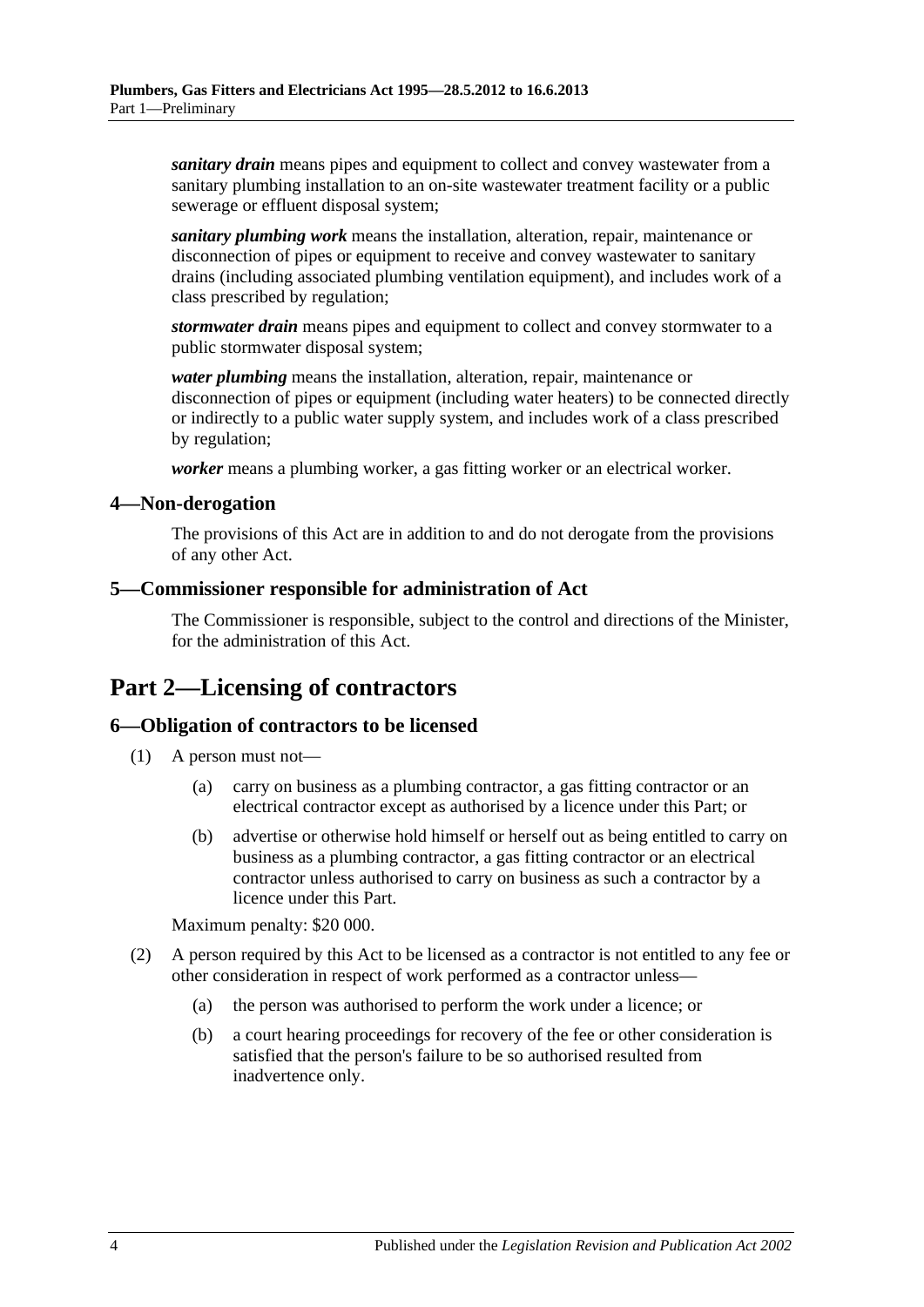#### <span id="page-4-0"></span>**7—Classes of licences**

- (1) There are the following classes of licences for the purposes of this Act:
	- (a) plumbing contractors licence—a licence authorising a person to carry on business as a plumbing contractor;
	- (b) gas fitting contractors licence—a licence authorising a person to carry on business as a gas fitting contractor;
	- (c) electrical contractors licence—a licence authorising a person to carry on business as an electrical contractor;
	- (d) restricted licence—
		- (i) a plumbing contractors licence subject to conditions limiting the work that may be performed under the authority of the licence—
			- (A) to water plumbing work;
			- (B) to sanitary plumbing work;
			- (C) to draining work;
			- (D) in any other way;
		- (ii) a gas fitting contractors licence subject to conditions limiting (in any way) the work that may be performed under the authority of the licence;
		- (iii) an electrical contractors licence subject to conditions limiting (in any way) the work that may be performed under the authority of the licence.
- (2) Conditions limiting the work that may be performed under the authority of a licence—
	- (a) may be imposed by the Commissioner on the grant of the licence; and
	- (b) may be varied or revoked by the Commissioner at any time on application by the licensee.

#### <span id="page-4-1"></span>**8—Application for licence**

- (1) An application for a licence must—
	- (a) be made to the Commissioner in the manner and form approved by the Commissioner; and
	- (b) be accompanied by the fee fixed by regulation.
- (2) An applicant for a licence must provide the Commissioner with such evidence as the Commissioner thinks appropriate as to the identity, age and address of the applicant and any other information required by the Commissioner for the purposes of determining the application.
- (3) A licence granted to a natural person will include a photograph of the holder of the licence; consequently, an applicant for a licence who is a natural person may be required by the Commissioner—
	- (a) to attend at a specified place for the purpose of having the applicant's photograph taken; or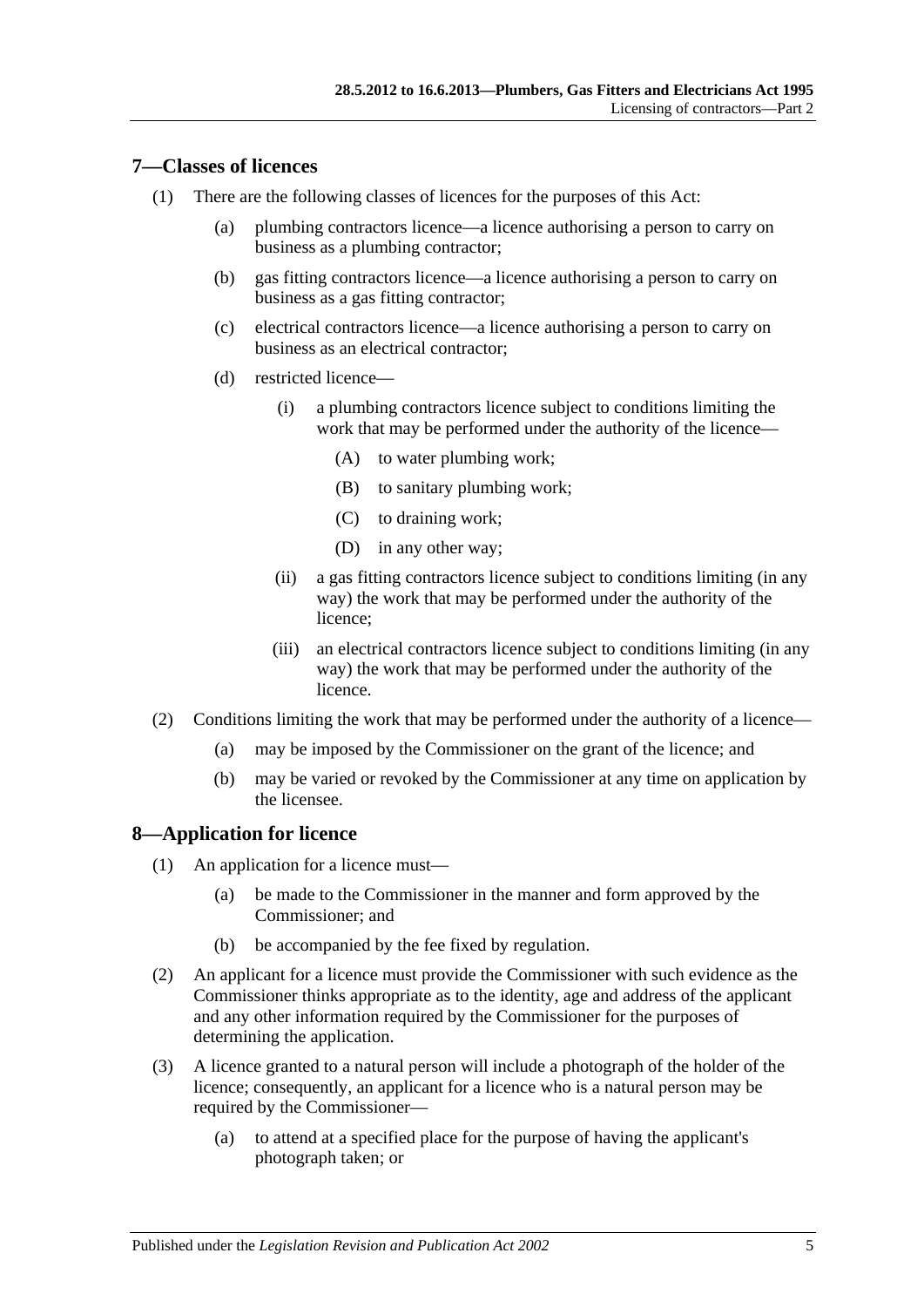- (b) to supply the Commissioner with one or more photographs of the applicant as specified by the Commissioner.
- (4) If an applicant for a licence has previously failed to pay a fee or penalty that became payable under this Act, the Commissioner may require the applicant to pay the whole or a specified part of the fee or penalty.
- <span id="page-5-1"></span>(5) The Commissioner may, by notice in writing, require an applicant for a licence, within a time fixed by the notice (which may not be less than 28 days after service of the notice), to comply with any requirement under this section to the Commissioner's satisfaction.
- (6) If the applicant fails to comply with the notice under [subsection](#page-5-1) (5), the Commissioner may, without further notice, refuse the application but keep the fee that accompanied the application.

#### <span id="page-5-0"></span>**9—Entitlement to be licensed**

- (1) A natural person is entitled to be granted a licence if the person—
	- $(a)$  has
		- (i) the qualifications and experience required by regulation for the kind of work authorised by the licence; or
		- (ii) subject to the regulations, qualifications and experience that the Commissioner considers appropriate having regard to the kind of work authorised by the licence; and
	- (b) is not suspended or disqualified from practising or carrying on an occupation, trade or business under a law of this State, the Commonwealth, another State or a Territory of the Commonwealth; and
	- (c) is not an insolvent under administration within the meaning of the *Corporations Act 2001* of the Commonwealth; and
	- (d) has not, during the period of five years preceding the application for the licence, been a director of a body corporate wound up for the benefit of creditors—
		- (i) when the body corporate was being so wound up; or
		- (ii) within the period of six months preceding the commencement of the winding up; and
	- (e) has sufficient business knowledge and experience and financial resources for the purpose of properly carrying on the business authorised by the licence; and
	- (f) is a fit and proper person to be the holder of a licence.
- (2) A body corporate is entitled to be granted a licence if—
	- (a) the body corporate—
		- (i) is not suspended or disqualified from practising or carrying on an occupation, trade or business under a law of this State, the Commonwealth, another State or a Territory of the Commonwealth; and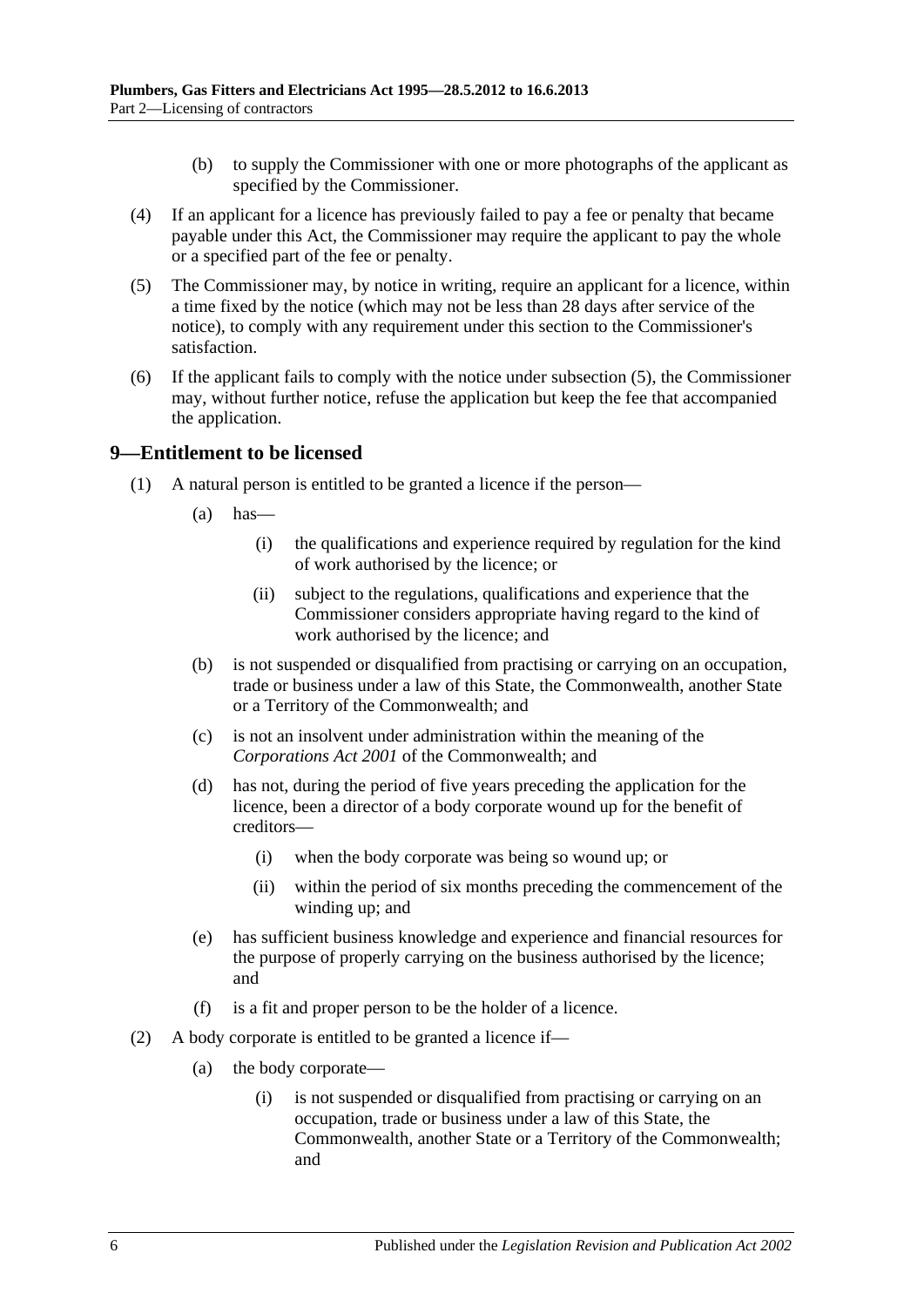- (ii) is not being wound up and is not under official management or in receivership; and
- (b) no director of the body corporate—
	- (i) is suspended or disqualified from practising or carrying on an occupation, trade or business under a law of this State, the Commonwealth, another State or a Territory of the Commonwealth; or
	- (ii) has, during the period of five years preceding the application for the licence, been a director of a body corporate wound up for the benefit of creditors—
		- (A) when the body corporate was being so wound up; or
		- (B) within the period of six months preceding the commencement of the winding up; and
- (c) the directors of the body corporate together have sufficient business knowledge and experience for the purpose of properly directing the business authorised by the licence; and
- (d) the body corporate has sufficient financial resources for the purpose of properly carrying on the business authorised by the licence; and
- (e) each director of the body corporate is a fit and proper person to be the director of a body corporate that is the holder of a licence.
- (3) Where, on an application for a licence, the Commissioner—
	- (a) is not satisfied that the applicant meets requirements as to qualifications, business knowledge, experience or financial resources; but
	- (b) is satisfied that the applicant proposes to carry on business as a contractor in partnership with a person who does meet those requirements,

the Commissioner may, subject to the other provisions of this section, grant a licence to the applicant subject to the condition that the applicant not carry on business under the licence except in partnership with that person or some other person approved by the Commissioner.

#### <span id="page-6-0"></span>**10—Appeals**

- (1) An applicant for a licence may appeal to the Court against a decision of the Commissioner refusing the application.
- (2) Subject to [subsection](#page-6-1) (4), an appeal must be instituted within one month of the making of the decision appealed against.
- (3) The Commissioner must, if so required by the applicant, state in writing the reasons for the Commissioner's decision to refuse the application.
- <span id="page-6-1"></span>(4) If the reasons of the Commissioner are not given in writing at the time of making the decision and the applicant (within one month of the making of the decision) requires the Commissioner to state the reasons in writing, the time for instituting an appeal runs from the time at which the applicant receives the written statement of those reasons.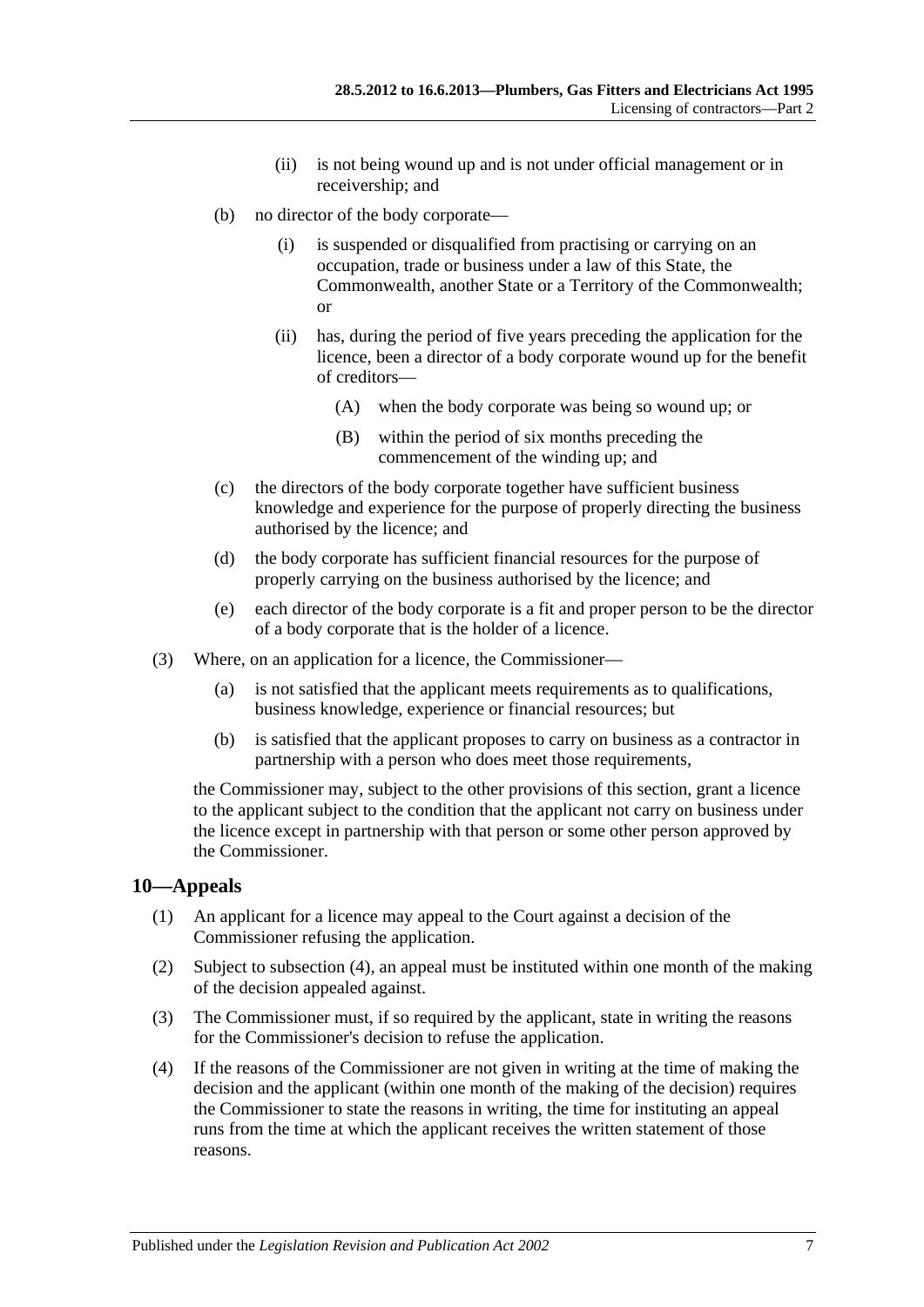#### <span id="page-7-0"></span>**10A—Power of Commissioner to require photograph and information**

The Commissioner may, by notice in writing, require a licensed contractor, within a time fixed by the notice (which may not be less than 28 days after service of the notice)—

- (a) at least once in every 10 years—
	- (i) to attend at a specified place for the purpose of having the contractor's photograph taken; or
	- (ii) to supply the Commissioner with one or more photographs of the contractor as specified by the Commissioner; and
- (b) not more than once in each year—to provide the Commissioner with such evidence as the Commissioner thinks appropriate as to the identity, age and address of the contractor and information about any other specified matters.

#### <span id="page-7-1"></span>**11—Duration of licence and periodic fee and return etc**

- (1) A licence remains in force (except for any period for which it is suspended) until—
	- (a) the licence is surrendered or cancelled; or
	- (b) the licensed contractor dies or, in the case of a licensed body corporate, is dissolved.
- <span id="page-7-3"></span>(2) A licensed contractor must, at intervals fixed by regulation—
	- (a) pay to the Commissioner the fee fixed by regulation; and
	- (b) lodge with the Commissioner a return in the manner and form required by the Commissioner.
- (3) If a licensed contractor fails to pay the fee or lodge the return in accordance with [subsection](#page-7-3) (2), or to comply with a notice under [section](#page-7-0) 10A, the Commissioner may, by notice in writing, require the contractor to make good the default and, in addition, to pay to the Commissioner the amount fixed by regulation as a penalty for default.
- (4) If the licensed contractor fails to comply with the notice within 28 days after service of the notice, the contractor's licence is cancelled.
- (5) The Commissioner must notify the contractor in writing of the cancellation of the contractor's licence.
- (6) A licensed contractor may surrender the licence.
- (7) In this section—

*licensed contractor* includes a licensed contractor whose licence has been suspended.

#### <span id="page-7-2"></span>**12—Licensed contractor's work to be carried out by registered worker**

A licensed contractor must ensure that plumbing, gas fitting or electrical work performed in the course of the contractor's business is personally carried out by a registered worker authorised to carry out such work.

Maximum penalty: \$20 000.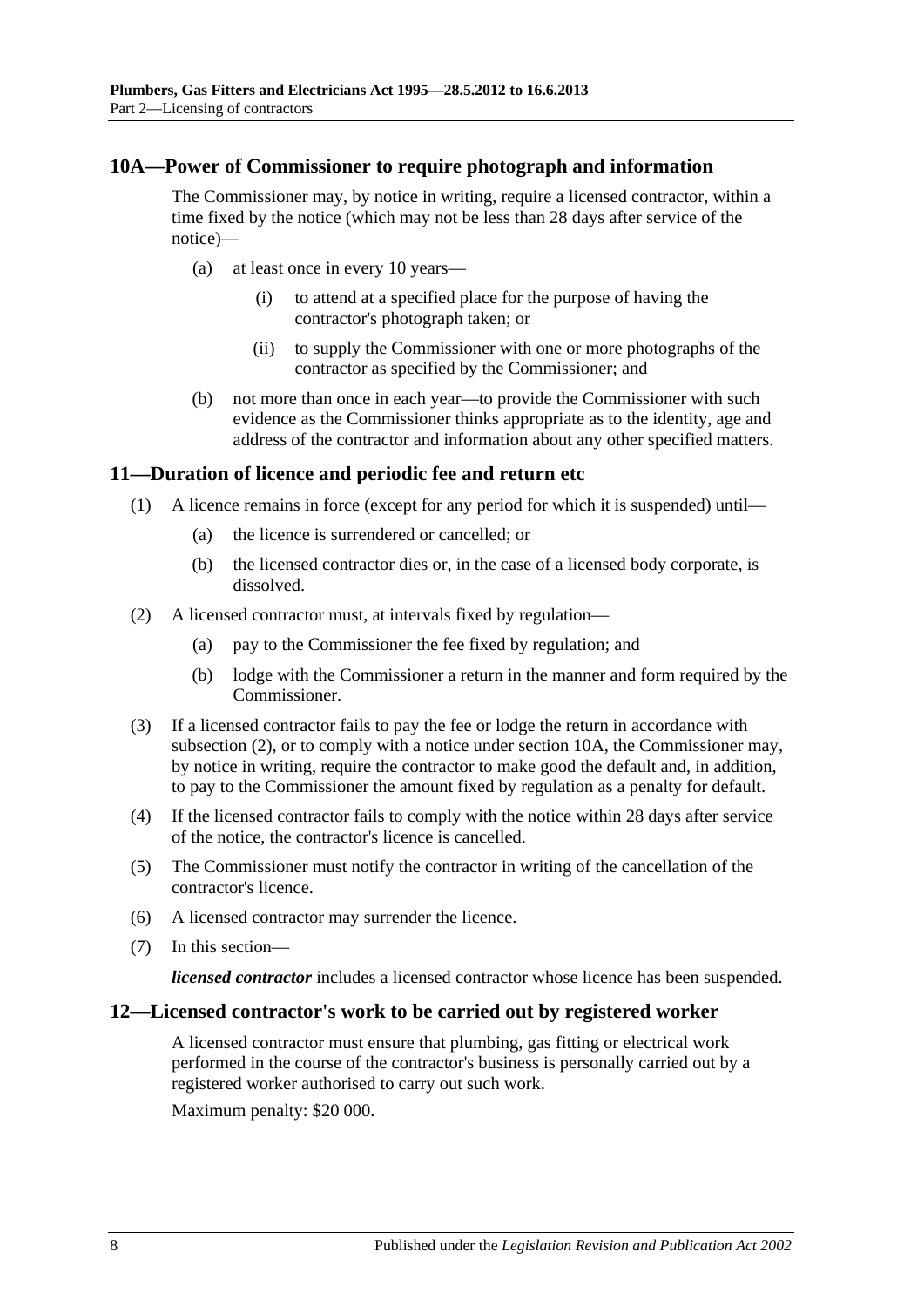# <span id="page-8-0"></span>**Part 3—Registration of workers**

## <span id="page-8-1"></span>**13—Obligation of workers to be registered**

A person must not—

- (a) act as a plumbing worker, a gas fitting worker or an electrical worker except as authorised by registration under this Part; or
- (b) advertise or otherwise hold himself or herself out as being legally entitled, or qualified or competent, to carry out personally plumbing, gas fitting or electrical work unless authorised to carry out that work by registration under this Part.

Maximum penalty: \$2 500.

#### <span id="page-8-2"></span>**14—Classes of registration**

- (1) There are the following classes of registration for the purposes of this Act:
	- (a) plumbing workers registration—registration authorising a person to act as a plumbing worker;
	- (b) gas fitting workers registration—registration authorising a person to act as a gas fitting worker;
	- (c) electrical workers registration—registration authorising a person to act as an electrical worker;
	- (d) restricted registration—
		- (i) registration as a plumbing worker subject to conditions limiting the work that may be carried out under the authority of the registration—
			- (A) to water plumbing work;
			- (B) to sanitary plumbing work;
			- (C) to draining work;
			- (D) in any other way;
		- (ii) registration as a gas fitting worker subject to conditions limiting (in any way) the work that may be carried out under the authority of the registration;
		- (iii) registration as an electrical worker subject to conditions limiting (in any way) the work that may be carried out under the authority of the registration.
- (2) Conditions limiting the work that may be carried out under the authority of registration—
	- (a) may be imposed by the Commissioner on the grant of the registration; and
	- (b) may be varied or revoked by the Commissioner at any time on application by the registered worker.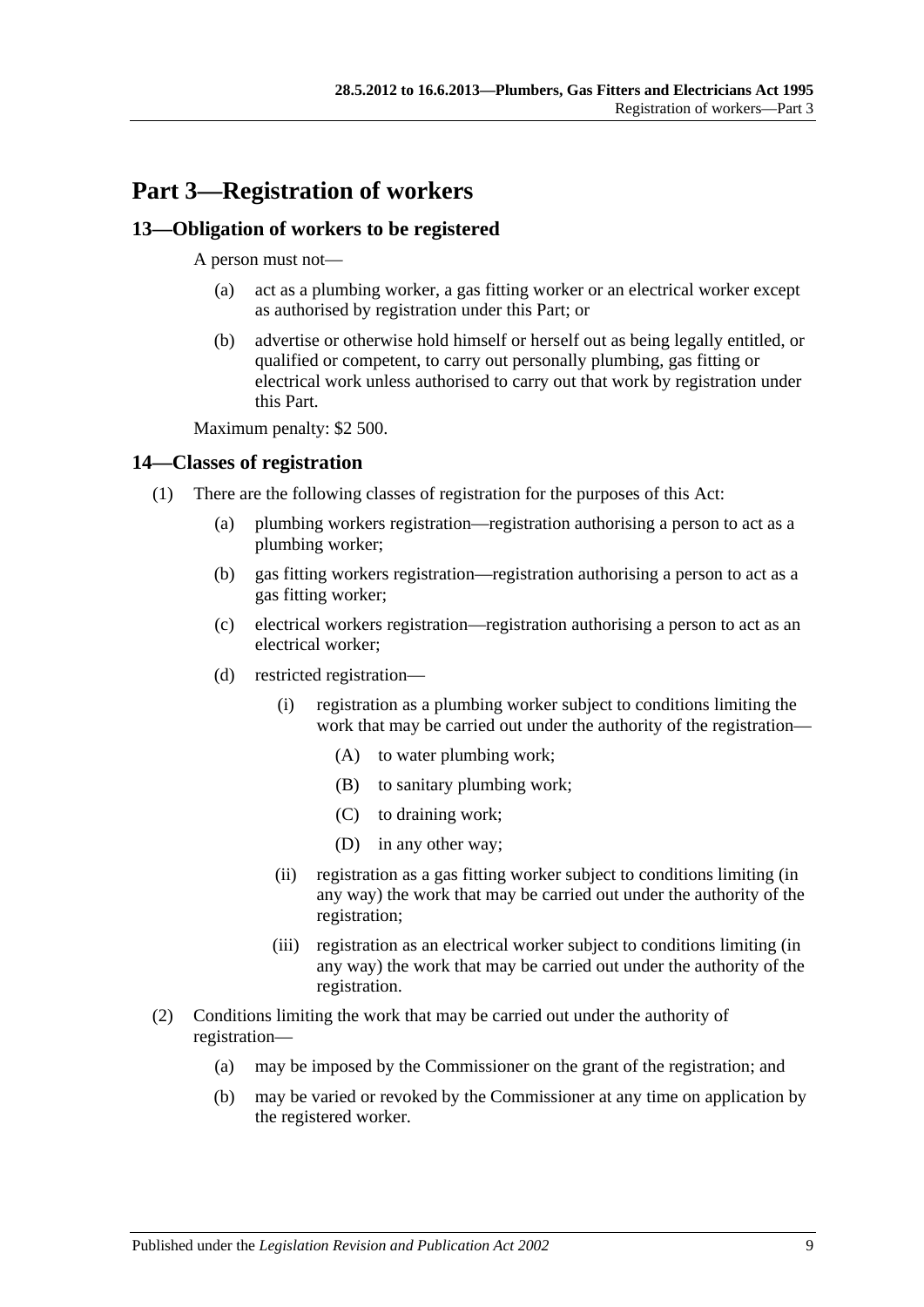## <span id="page-9-0"></span>**15—Application for registration**

- (1) An application for registration must—
	- (a) be made to the Commissioner in the manner and form approved by the Commissioner; and
	- (b) be accompanied by the fee fixed by regulation.
- (2) An applicant for registration must provide the Commissioner with such evidence as the Commissioner thinks appropriate as to the identity, age and address of the applicant and any other information required by the Commissioner for the purposes of determining the application.
- (3) A certificate of registration will include a photograph of the registered worker; consequently, an applicant for registration may be required by the Commissioner—
	- (a) to attend at a specified place for the purpose of having the applicant's photograph taken; or
	- (b) to supply the Commissioner with one or more photographs of the applicant as specified by the Commissioner.
- (4) If an applicant for registration has previously failed to pay a fee or penalty that became payable under this Act, the Commissioner may require the applicant to pay the whole or a specified part of the fee or penalty.
- <span id="page-9-3"></span>(5) The Commissioner may, by notice in writing, require an applicant for registration, within a time fixed by the notice (which may not be less than 28 days after service of the notice), to comply with any requirement under this section to the Commissioner's satisfaction.
- (6) If the applicant fails to comply with the notice under [subsection](#page-9-3) (5), the Commissioner may, without further notice, refuse the application but keep the fee that accompanied the application.

#### <span id="page-9-1"></span>**16—Entitlement to be registered**

A natural person is entitled to be registered if the person has—

- (a) the qualifications and experience required by regulation for the kind of work authorised by the registration; or
- (b) subject to the regulations, qualifications and experience that the Commissioner considers appropriate having regard to the kind of work authorised by the registration.

#### <span id="page-9-2"></span>**17—Appeals**

- (1) An applicant for registration may appeal to the Court against a decision of the Commissioner refusing the application.
- (2) Subject to [subsection](#page-10-2) (4), an appeal must be instituted within one month of the making of the decision appealed against.
- (3) The Commissioner must, if so required by the applicant, state in writing the reasons for the Commissioner's decision to refuse the application.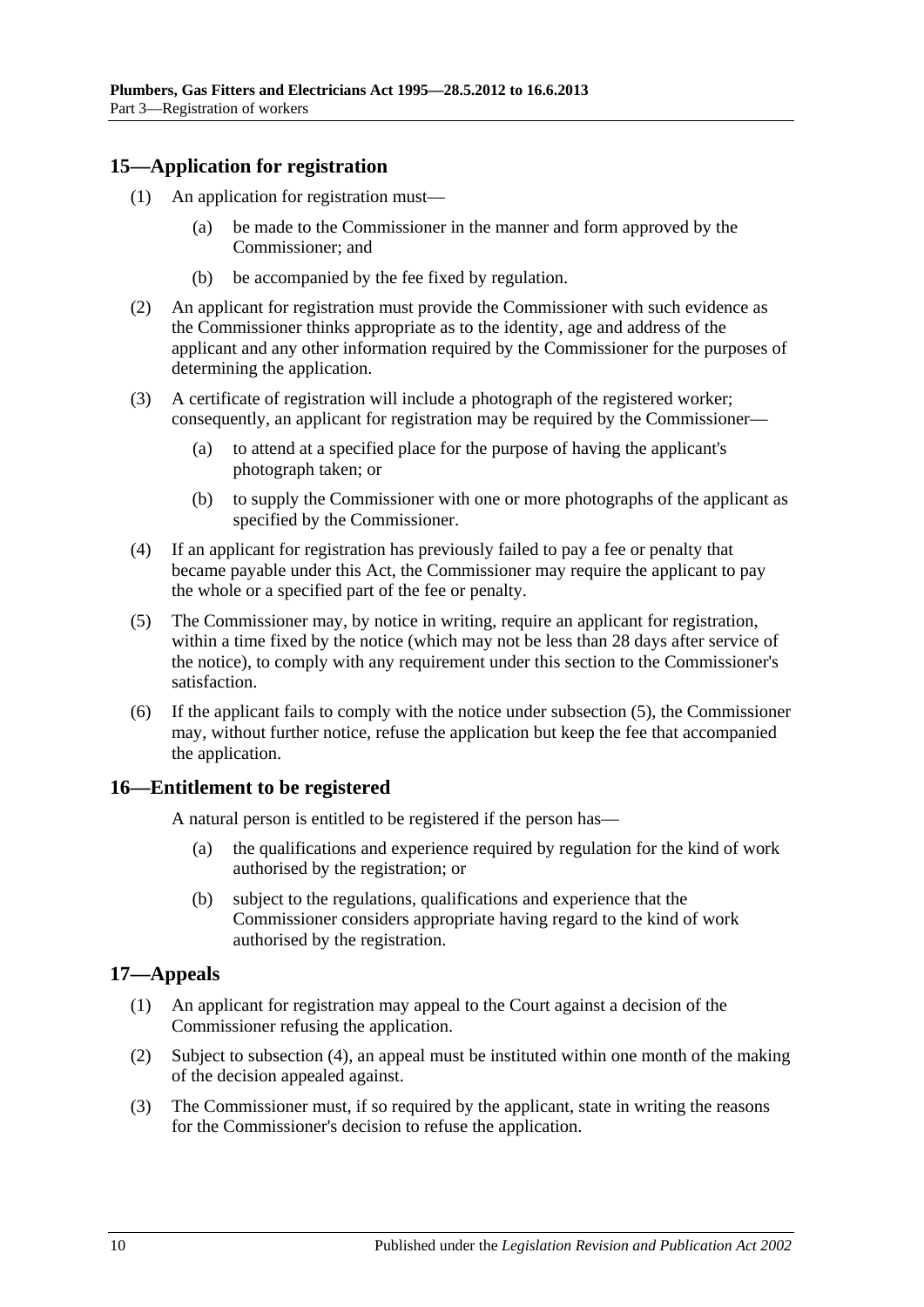<span id="page-10-2"></span>(4) If the reasons of the Commissioner are not given in writing at the time of making the decision and the applicant (within one month of the making of the decision) requires the Commissioner to state the reasons in writing, the time for instituting an appeal runs from the time at which the applicant receives the written statement of those reasons.

### <span id="page-10-0"></span>**17A—Power of Commissioner to require photograph and information**

The Commissioner may, by notice in writing, require a registered worker, within a time fixed by the notice (which may not be less than 28 days after service of the notice)—

- (a) at least once in every 10 years—
	- (i) to attend at a specified place for the purpose of having the worker's photograph taken; or
	- (ii) to supply the Commissioner with one or more photographs of the worker as specified by the Commissioner; and
- (b) not more than once in each year—to provide the Commissioner with such evidence as the Commissioner thinks appropriate as to the identity, age and address of the worker and information about any other specified matters.

#### <span id="page-10-1"></span>**18—Duration of registration and periodic fee and return etc**

- (1) Registration remains in force (except for any period for which it is suspended) until—
	- (a) the registration is surrendered or cancelled; or
	- (b) the registered worker dies.
- <span id="page-10-3"></span>(2) A registered worker must, at intervals fixed by regulation—
	- (a) pay to the Commissioner the fee fixed by regulation; and
	- (b) lodge with the Commissioner a return in the manner and form required by the Commissioner.
- (3) If a registered worker fails to pay the fee or lodge the return in accordance with [subsection](#page-10-3) (2), or to comply with a notice under [section](#page-10-0) 17A, the Commissioner may, by notice in writing, require the worker to make good the default and, in addition, to pay to the Commissioner the amount fixed by regulation as a penalty for default.
- (4) If the registered worker fails to comply with the notice within 28 days after service of the notice, his or her registration is cancelled.
- (5) The Commissioner must notify the worker in writing of the cancellation of his or her registration.
- (6) A registered worker may surrender his or her registration.
- (7) In this section—

*registered worker* includes a registered worker whose registration has been suspended.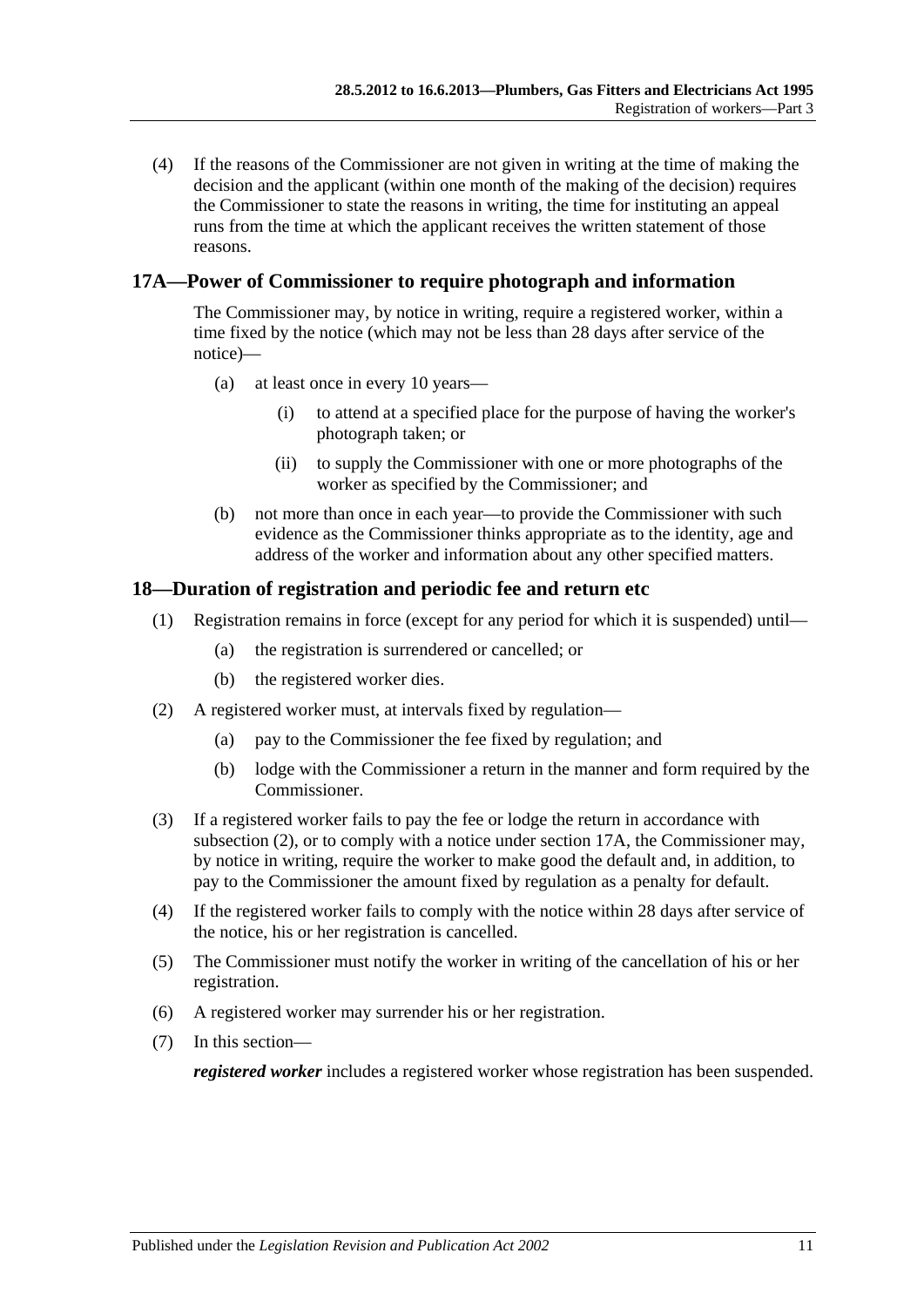# <span id="page-11-0"></span>**Part 3A—Suspension of licence in urgent circumstances**

#### <span id="page-11-1"></span>**18A—Suspension of licence in urgent circumstances**

- (1) If the Commissioner is of the opinion that—
	- (a) there are reasonable grounds to believe that a licensed contractor has engaged or is engaging in conduct that constitutes grounds for disciplinary action under [Part 4;](#page-12-0) and
	- (b) it is likely that the contractor will continue to engage in that conduct; and
	- (c) there is a danger that a person or persons may suffer significant harm, or significant loss or damage, as a result of the contractor's conduct unless action is taken urgently,

the Commissioner may, by notice served on the contractor—

- (d) suspend the contractor's licence for a specified period (which may not exceed 6 months); and
- (e) direct the contractor, within 7 days of service of the notice, to surrender the suspended licence to the Commissioner.
- <span id="page-11-2"></span>(2) A licensed contractor who, without reasonable excuse, fails to surrender his or her licence in accordance with a direction under [subsection](#page-11-2) (1)(e) is guilty of an offence. Maximum penalty: \$1 250.
- (3) If, during the suspension of a licence under this section, the Commissioner is satisfied that the facts and circumstances that gave rise to the suspension have so altered that the suspension should be terminated, the Commissioner must, by further notice specifying the date of termination, terminate the suspension without delay and restore the licence to the person.
- (4) A person whose licence has been suspended under this section may appeal to the District Court against the decision of the Commissioner to suspend the licence.
- (5) Subject to [subsection](#page-11-3) (7), an appeal must be instituted within 1 month of the making of the decision appealed against.
- (6) The Commissioner must, if so required by the person whose licence has been suspended, state in writing the reasons for the Commissioner's decision to suspend the licence.
- <span id="page-11-3"></span>(7) If the reasons of the Commissioner are not given in writing at the time of making the decision and the person (within 1 month of the making of the decision) requires the Commissioner to state the reasons in writing, the time for instituting an appeal runs from the time at which the person receives the written statement of those reasons.
- (8) The District Court must hear and determine an appeal under this section as expeditiously as possible.
- (9) This section applies in relation to conduct occurring before or after the commencement of this section.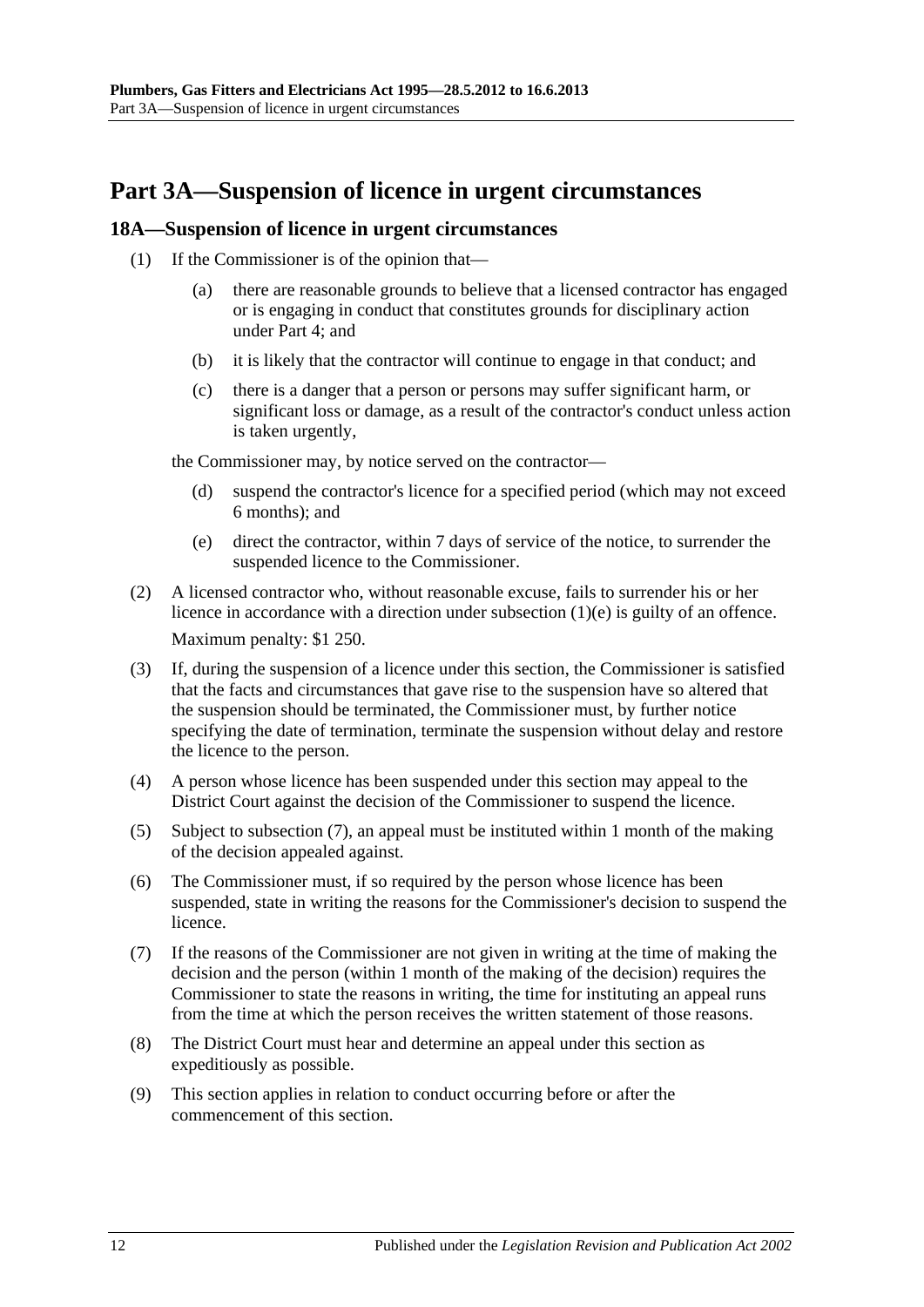# <span id="page-12-0"></span>**Part 4—Discipline**

## <span id="page-12-1"></span>**19—Interpretation of Part**

In this Part—

*contractor* includes—

- (a) a former contractor; and
- (b) a person licensed as a contractor, whether or not carrying on business as a contractor; and
- (c) a person formerly licensed as a contractor;

*director* of a body corporate includes a former director of a body corporate;

#### *worker* includes—

- (a) a former worker; and
- (b) a person registered as a worker whether or not acting as a worker; and
- (c) a person formerly registered as a worker.

#### <span id="page-12-2"></span>**20—Cause for disciplinary action**

- (1) There is proper cause for disciplinary action against a contractor if—
	- (a) licensing of the contractor was improperly obtained; or
	- (b) the contractor has acted contrary to an assurance accepted by the Commissioner under the *[Fair Trading Act](http://www.legislation.sa.gov.au/index.aspx?action=legref&type=act&legtitle=Fair%20Trading%20Act%201987) 1987*; or
	- (c) the contractor or another person has acted contrary to this Act or otherwise unlawfully, or improperly, negligently or unfairly, in the course of conducting, or being employed or otherwise engaged in, the business of the contractor; or
	- (d) events have occurred such that the contractor would not be entitled to be licensed as a contractor if the contractor were to apply for a licence.
- (2) There is proper cause for disciplinary action against a worker if—
	- (a) registration of the worker was improperly obtained; or
	- (b) the worker has acted unlawfully, improperly, negligently or unfairly in the course of acting as a worker.
- (3) Disciplinary action may be taken against each director of a body corporate that is a contractor if there is proper cause for disciplinary action against the body corporate.
- (4) Disciplinary action may not be taken against a person in relation to the act or default of another if that person could not reasonably be expected to have prevented the act or default.
- (5) This section applies in relation to conduct occurring before or after the commencement of this Act.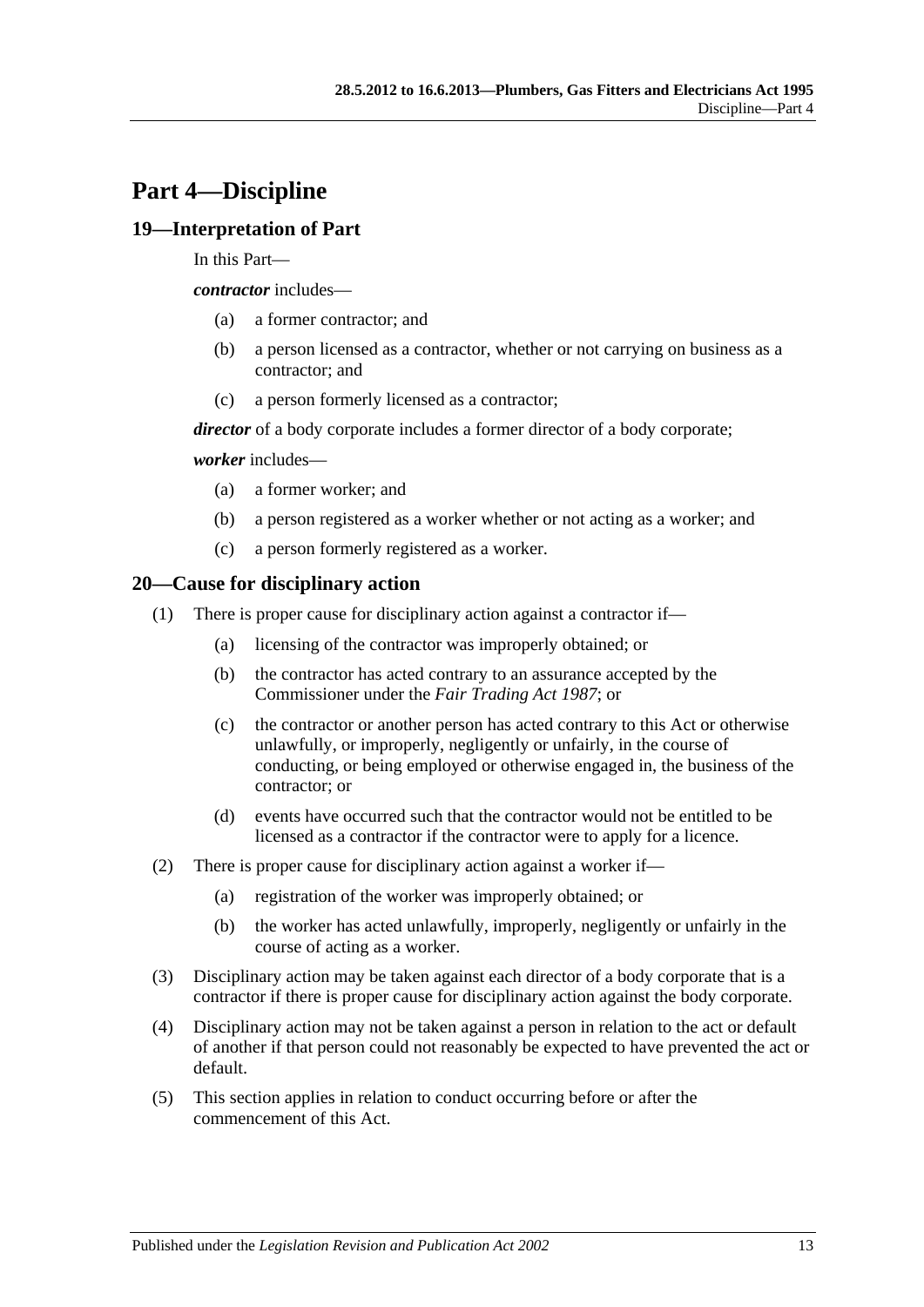### <span id="page-13-0"></span>**21—Complaints**

The Commissioner or any other person may lodge with the Court a complaint setting out matters that are alleged to constitute grounds for disciplinary action under this Part.

#### <span id="page-13-1"></span>**22—Hearing by Court**

- (1) On the lodging of a complaint, the Court may conduct a hearing for the purpose of determining whether the matters alleged in the complaint constitute grounds for disciplinary action under this Part.
- (2) Without limiting the usual powers of the Court, the Court may during the hearing—
	- (a) allow an adjournment to enable the Commissioner to investigate or further investigate matters to which the complaint relates; and
	- (b) allow the modification of the complaint or additional allegations to be included in the complaint subject to any conditions as to adjournment and notice to parties and other conditions that the Court may think fit to impose.

#### <span id="page-13-2"></span>**23—Participation of assessors in disciplinary proceedings**

In any proceedings under this Part, the Court will, if a Judge of the Court so determines, sit with assessors selected in accordance with [Schedule](#page-19-2) 1.

#### <span id="page-13-3"></span>**24—Disciplinary action**

- (1) On the hearing of a complaint, the Court may, if it is satisfied on the balance of probabilities that there is proper cause for taking disciplinary action against the person to whom the complaint relates, by an order or orders do one or more of the following:
	- (a) reprimand the person;
	- (b) impose a fine not exceeding \$20 000 on the person;
	- (c) in the case of a person who is licensed as a contractor or registered as a worker—
		- (i) impose conditions or further conditions on the licence or registration;
		- (ii) suspend the licence or registration for a specified period or until the fulfilment of stipulated conditions or until further order;
		- (iii) cancel the licence or registration;
	- (d) disqualify the person from being licensed or registered under this Act;
	- (e) prohibit the person from being employed or otherwise engaged in the business of a contractor;
	- (f) prohibit the person from being a director of a body corporate that is a contractor.
- (2) The Court may—
	- (a) stipulate that a disqualification or prohibition is to apply—
		- (i) permanently; or
		- (ii) for a specified period; or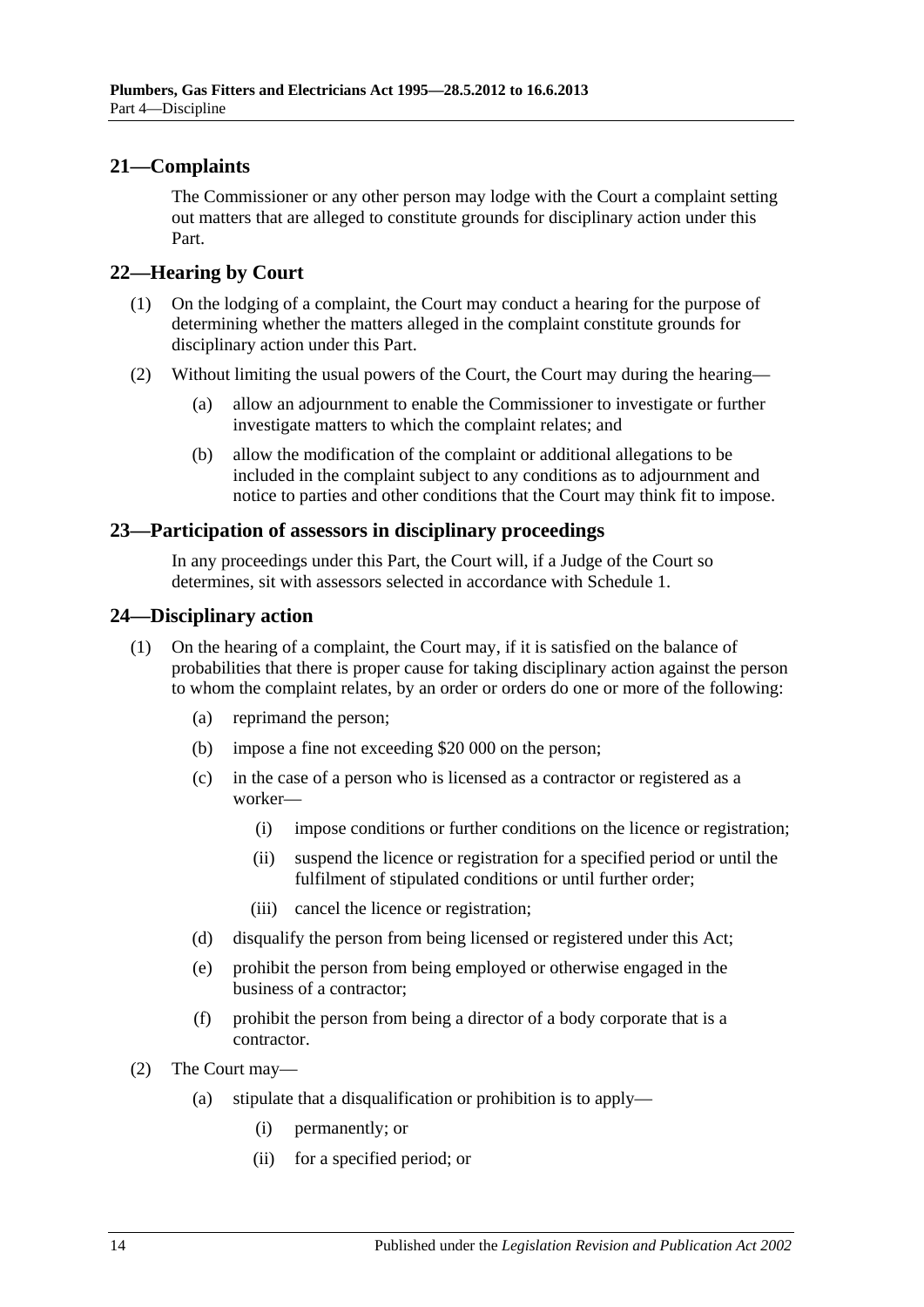- (iii) until the fulfilment of stipulated conditions; or
- (iv) until further order; or
- (b) stipulate that an order relating to a person is to have effect at a specified future time.
- $(3)$  If—
	- (a) a person has been found guilty of an offence; and
	- (b) the circumstances of the offence form, in whole or in part, the subject matter of the complaint,

the person is not liable to a fine under this section in respect of conduct giving rise to the offence.

#### <span id="page-14-0"></span>**25—Contravention of orders**

If a person—

- (a) is employed or otherwise engages in the business of a contractor; or
- (b) becomes a director of a body corporate that is a contractor,

in contravention of an order of the Court, that person and the contractor are each guilty of an offence.

Maximum penalty: \$35 000 or imprisonment for 6 months.

## <span id="page-14-1"></span>**Part 6—Miscellaneous**

#### <span id="page-14-2"></span>**27—Delegations**

- (1) The Commissioner may delegate any of the Commissioner's functions or powers under this Act—
	- (a) to a person employed in the Public Service; or
	- (b) to the person for the time being holding a specified position in the Public Service; or
	- (c) to any other person under an agreement under this Act between the Commissioner and an organisation representing the interests of persons affected by this Act.
- (2) The Minister may delegate any of the Minister's functions or powers under this Act (except the power to direct the Commissioner).
- (3) A delegation under this section—
	- (a) must be in writing; and
	- (b) may be conditional or unconditional; and
	- (c) is revocable at will; and
	- (d) does not prevent the delegator from acting in any matter.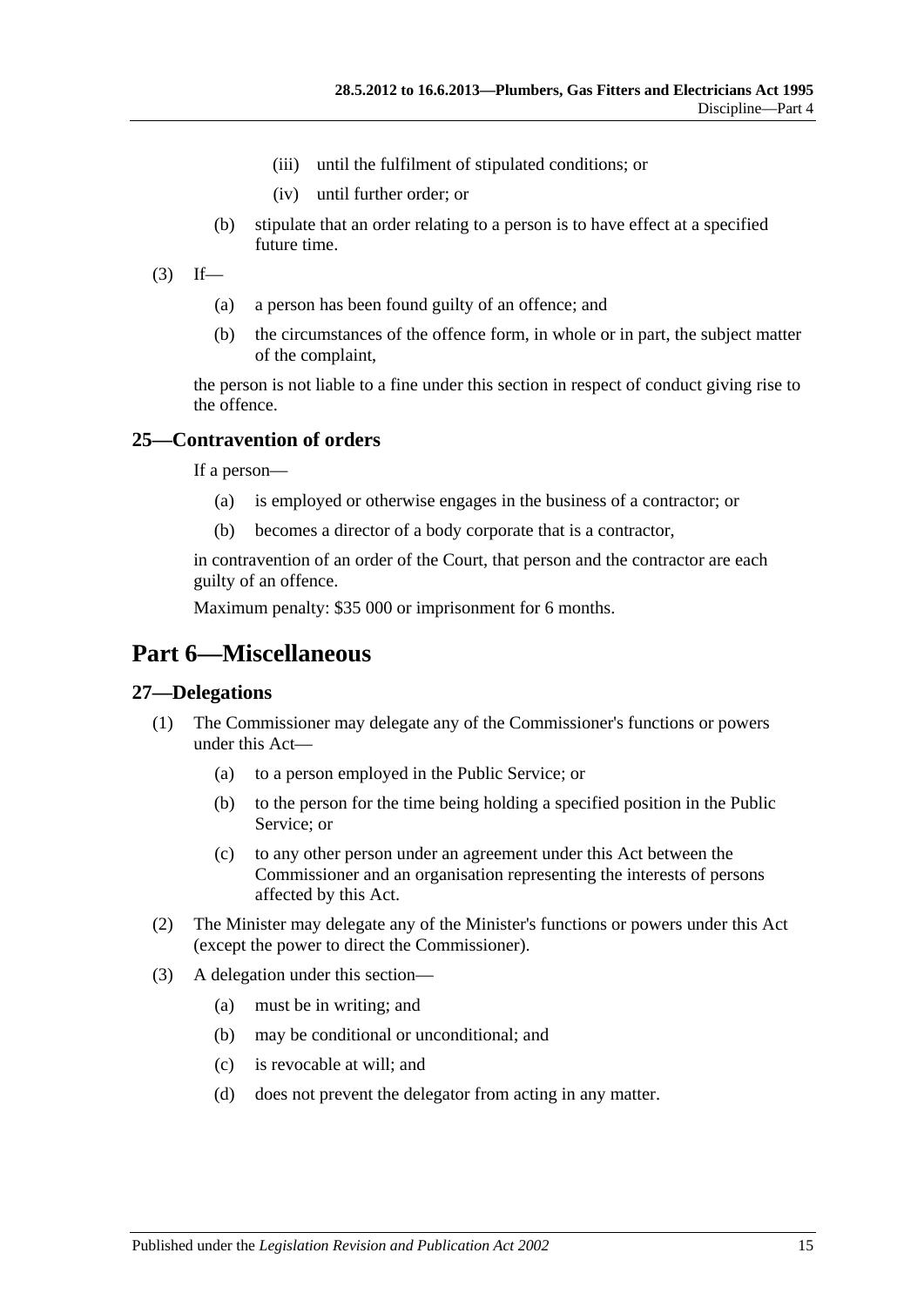#### <span id="page-15-0"></span>**28—Agreement with professional organisation**

- (1) The Commissioner may, with the approval of the Minister, make an agreement with an organisation representing the interests of persons affected by this Act under which the organisation undertakes a specified role in the administration or enforcement of this Act.
- (2) The agreement—
	- (a) must be in writing and executed by the Commissioner and the organisation; and
	- (b) may contain delegations by the Commissioner of functions or powers under this Act or the *[Fair Trading Act](http://www.legislation.sa.gov.au/index.aspx?action=legref&type=act&legtitle=Fair%20Trading%20Act%201987) 1987*; and
	- (c) must set out any conditions governing the performance or exercise of functions or powers conferred on the organisation; and
	- (d) must make provision for the variation and termination of the agreement by the Commissioner with the approval of the Minister or the organisation.
- (3) The Commissioner may not delegate any of the following for the purposes of the agreement:
	- (a) functions or powers under [Part 2](#page-3-2) or [3;](#page-8-0)
	- (b) power to request the Commissioner of Police to investigate and report on matters under this Part;
	- (c) power to commence a prosecution for an offence against this Act.
- (4) A delegation by the Commissioner for the purposes of the agreement—
	- (a) has effect subject to the conditions specified in the agreement; and
	- (b) may be varied or revoked by the Commissioner in accordance with the terms of the agreement; and
	- (c) does not prevent the Commissioner from acting in any matter.
- (5) The Minister must, within six sitting days after the making of the agreement, cause a copy of the agreement to be laid before both Houses of Parliament.

#### <span id="page-15-1"></span>**29—Exemptions**

- (1) The Minister may, on application by a person, exempt the person from compliance with a specified provision of this Act.
- (2) An exemption is subject to the conditions (if any) imposed by the Minister.
- (3) The Minister may, at his or her discretion, vary or revoke an exemption.
- (4) The grant or a variation or revocation of an exemption must be notified in the Gazette.

#### <span id="page-15-2"></span>**30—Registers**

- (1) The Commissioner must keep—
	- (a) a register of persons licensed as contractors; and
	- (b) a register of persons registered as workers.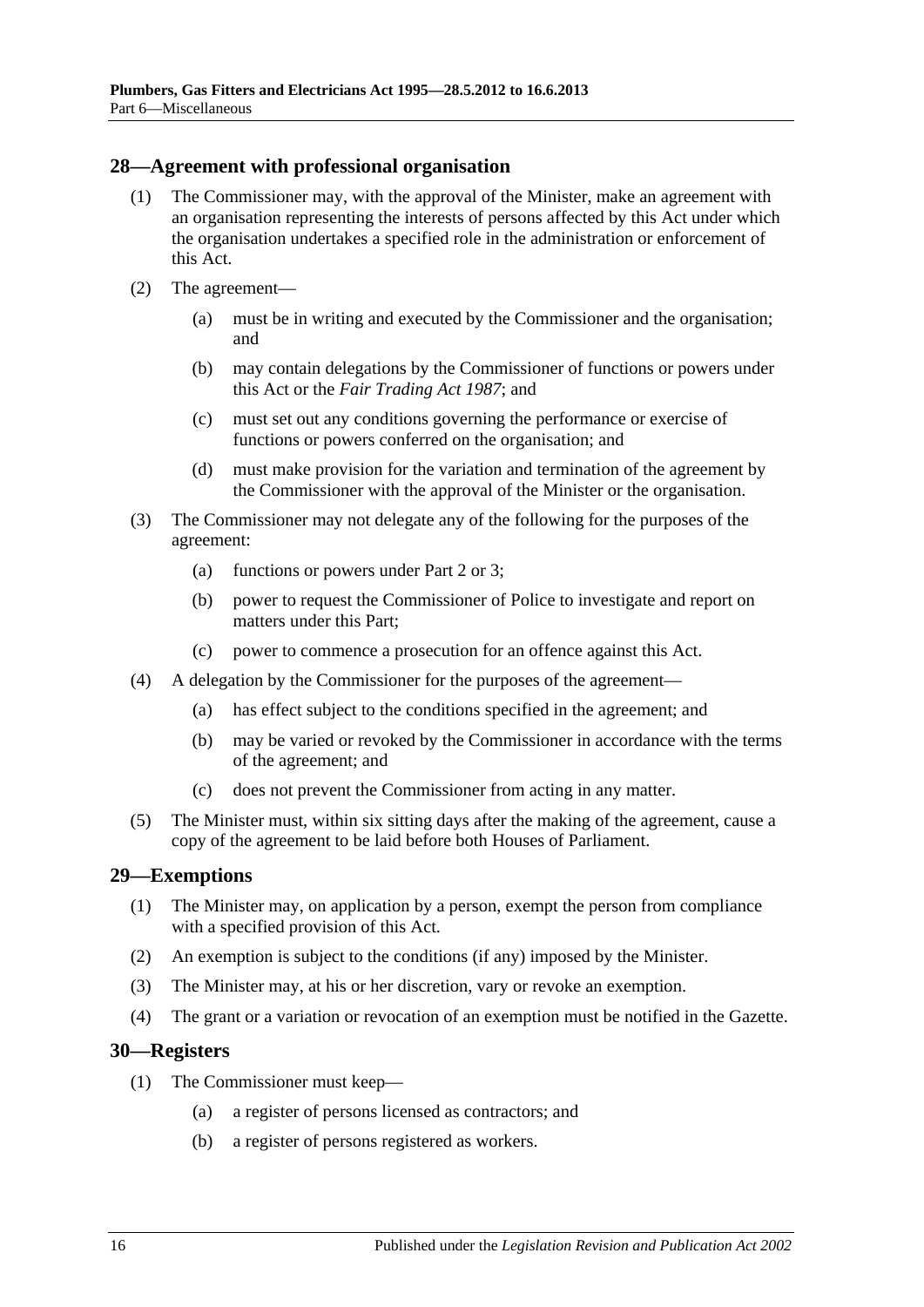- (2) The Commissioner must record on the register—
	- (a) disciplinary action taken against a person under this Act; and
	- (b) a note of any assurance accepted by the Commissioner under the *[Fair](http://www.legislation.sa.gov.au/index.aspx?action=legref&type=act&legtitle=Fair%20Trading%20Act%201987)  [Trading Act](http://www.legislation.sa.gov.au/index.aspx?action=legref&type=act&legtitle=Fair%20Trading%20Act%201987) 1987* in relation to a licensed contractor.
- (2a) If any of the following events occur in relation to a person who is licensed as a contractor, or is a director of a body corporate that is licensed as a contractor, the Commissioner may record a note of the event on the register:
	- (a) the person is suspended or disqualified from practising or carrying on an occupation, trade or business under a law of this State, the Commonwealth, another State or a Territory of the Commonwealth;
	- (b) the person becomes an insolvent under administration within the meaning of the *Corporations Act 2001* of the Commonwealth;
	- (c) a body corporate is wound up for the benefit of creditors and the person was a director of the body corporate—
		- (i) when the body corporate was being so wound up; or
		- (ii) within the period of 6 months preceding the commencement of the winding up;
	- (d) the person, being a body corporate, is being wound up or is under official management or in receivership.
- (3) A person may inspect a register on payment of the fee fixed by regulation.

## <span id="page-16-0"></span>**31—Commissioner and proceedings before Court**

- (1) The Commissioner is entitled to be joined as a party to any proceedings of the Court under this Act.
- (2) The Commissioner may appear personally in any such proceedings or may be represented at the proceedings by counsel or a person employed in the Public Service.

#### <span id="page-16-1"></span>**32—False or misleading information**

A person must not make a statement that is false or misleading in a material particular (whether by reason of the inclusion or omission of any particular) in any information provided, or record kept, under this Act.

Maximum penalty:

- (a) If the person made the statement knowing that it was false or misleading—\$10 000.
- (b) In any other case—\$2 500.

#### <span id="page-16-2"></span>**33—Name in which contractor may carry on business**

A licensed contractor must not carry on business as a contractor except in the name in which the contractor is licensed or in a business name registered by the contractor under the *Business Names Registration Act 2011* of the Commonwealth of which the Commissioner has been given prior notice in writing.

Maximum penalty: \$2 500.

Expiation fee: \$80.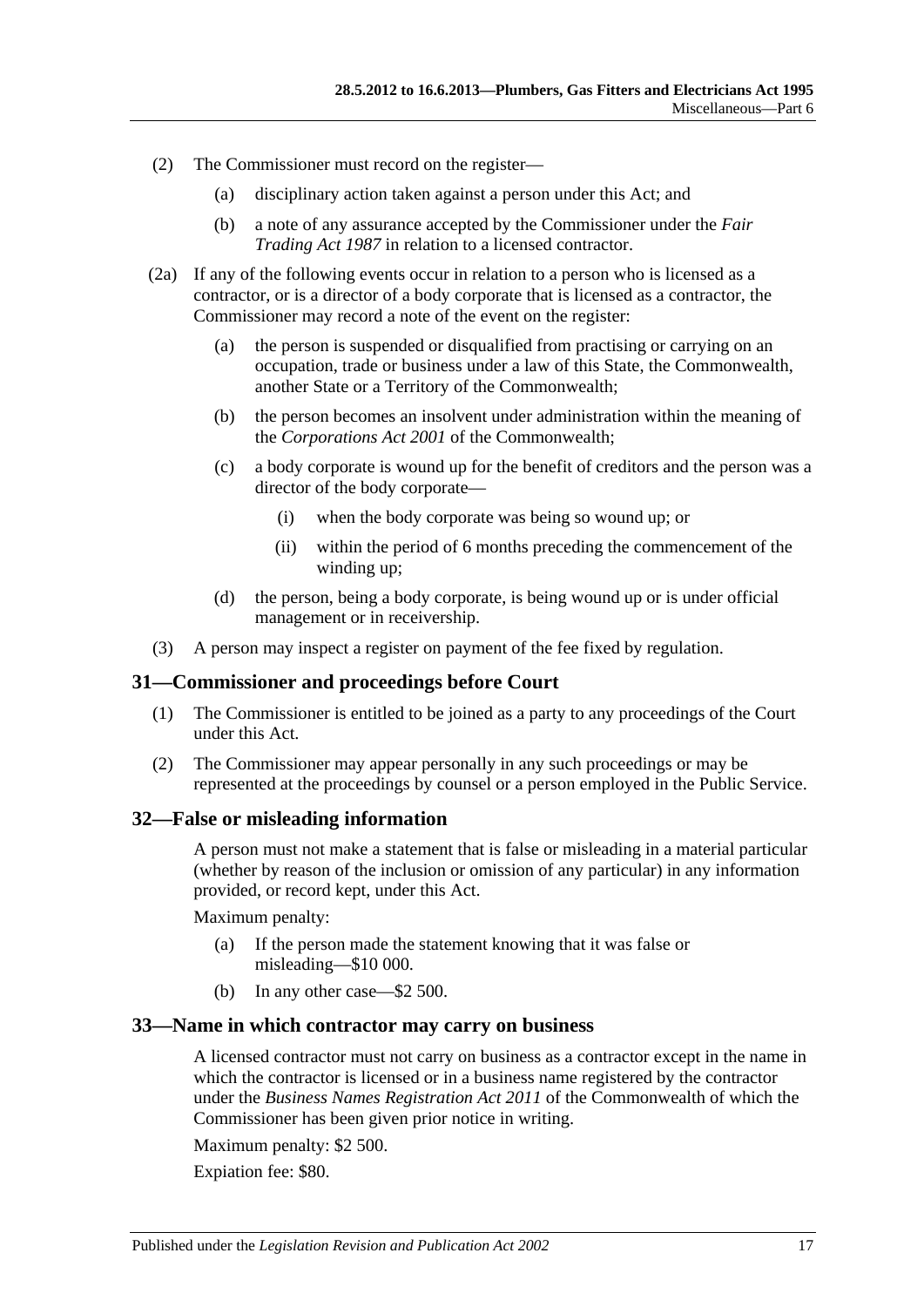#### <span id="page-17-0"></span>**34—Statutory declaration**

Where a person is required to provide information to the Commissioner, the Commissioner may require the information to be verified by statutory declaration and, in that event, the person will not be taken to have provided the information as required unless it has been verified in accordance with the requirements of the Commissioner.

#### <span id="page-17-1"></span>**35—Investigations**

The Commissioner of Police must, at the request of the Commissioner, investigate and report on any matter relevant to—

- (a) the determination of an application under this Act; or
- (b) a matter that might constitute proper cause for disciplinary action under this Act.

#### <span id="page-17-2"></span>**36—General defence**

It is a defence to a charge of an offence against this Act if the defendant proves that the offence was not committed intentionally and did not result from any failure on the part of the defendant to take reasonable care to avoid the commission of the offence.

#### <span id="page-17-3"></span>**37—Liability for act or default of officer, employee or agent**

For the purposes of this Act, an act or default of an officer, employee or agent of a person carrying on a business will be taken to be an act or default of that person unless it is proved that the officer, employee or agent acted outside the scope of his or her actual, usual and ostensible authority.

#### <span id="page-17-4"></span>**38—Offences by bodies corporate**

Where a body corporate is guilty of an offence against this Act, each director of the body corporate is, subject to the general defence under this Part, guilty of an offence and liable to the same penalty as may be imposed for the principal offence.

#### <span id="page-17-5"></span>**39—Continuing offence**

- (1) A person convicted of an offence against a provision of this Act in respect of a continuing act or omission—
	- (a) is liable, in addition to the penalty otherwise applicable to the offence, to a penalty for each day during which the act or omission continued of not more than one-tenth of the maximum penalty prescribed for that offence; and
	- (b) is, if the act or omission continues after the conviction, guilty of a further offence against the provision and liable, in addition to the penalty otherwise applicable to the further offence, to a penalty for each day during which the act or omission continued after the conviction of not more than one-tenth of the maximum penalty prescribed for the offence.
- (2) Where an offence consists of an omission to do something that is required to be done, the omission will be taken to continue for as long as the thing required to be done remains undone after the end of the period for compliance with the requirement.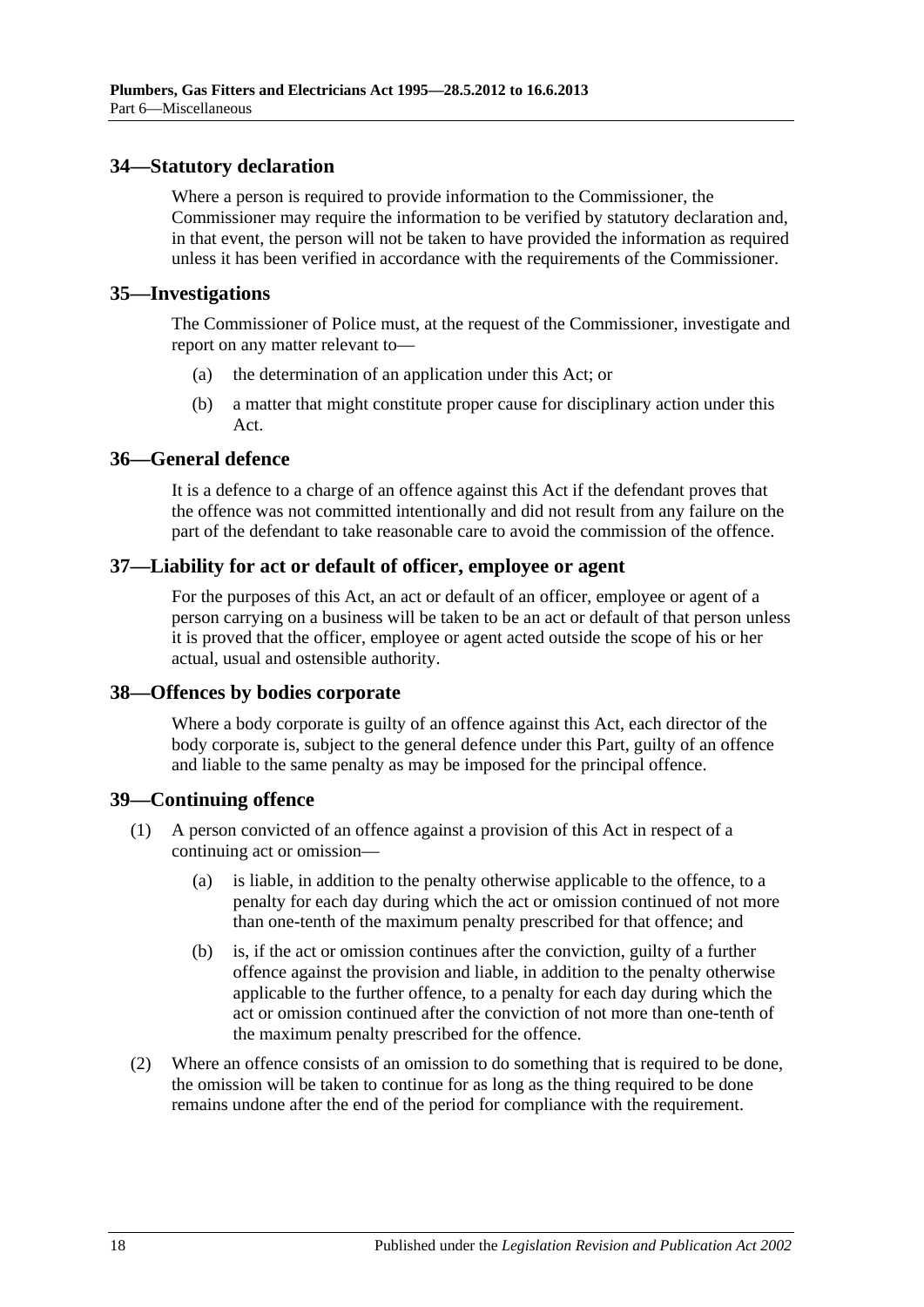#### <span id="page-18-0"></span>**40—Prosecutions**

- (1) Proceedings for an offence against this Act must be commenced—
	- (a) in the case of an expiable offence—within the time limits prescribed for expiable offences by the *[Summary Procedure Act](http://www.legislation.sa.gov.au/index.aspx?action=legref&type=act&legtitle=Summary%20Procedure%20Act%201921) 1921*;
	- (b) in any other case—within 2 years of the date on which the offence is alleged to have been committed or, with the authorisation of the Minister, at a later time within 5 years of that date.
- (2) A prosecution for an offence against this Act cannot be commenced except by—
	- (a) the Commissioner; or
	- (b) an authorised officer under the *[Fair Trading Act](http://www.legislation.sa.gov.au/index.aspx?action=legref&type=act&legtitle=Fair%20Trading%20Act%201987) 1987*; or
	- (c) a person who has the consent of the Minister to commence the prosecution.
- (3) In any proceedings, an apparently genuine document purporting to be a certificate of the Minister certifying authorisation of, or consent to, a prosecution for an offence against this Act will be accepted, in the absence of proof to the contrary, as proof of the authorisation or consent.

#### <span id="page-18-1"></span>**41—Evidence**

In any proceedings, an apparently genuine document purporting to be a certificate of the Commissioner certifying—

- (a) that a person was or was not licensed as a contractor on a specified date; or
- (b) that a person was or was not registered as a worker on a specified date,

will be accepted, in the absence of proof to the contrary, as proof of the matters so certified.

## <span id="page-18-2"></span>**42—Service of documents**

- (1) Subject to this Act, a notice or document required or authorised by this Act to be given to or served on a person may—
	- (a) be served on the person personally; or
	- (b) be posted in an envelope addressed to the person—
		- (i) at the person's last known address; or
		- (ii) where the person is a licensed contractor or registered worker—at the person's address for service; or
	- (c) where the person is a licensed contractor—be left for the person at the address for service with someone apparently over the age of 16 years; or
	- (d) be transmitted by facsimile transmission to a facsimile number provided by the person (in which case the notice or document will be taken to have been given or served at the time of transmission).
- (2) The address for service of a licensed contractor or registered worker is the address of which the Commissioner has been last notified in writing by the contractor or worker as the contractor's or worker's address for service.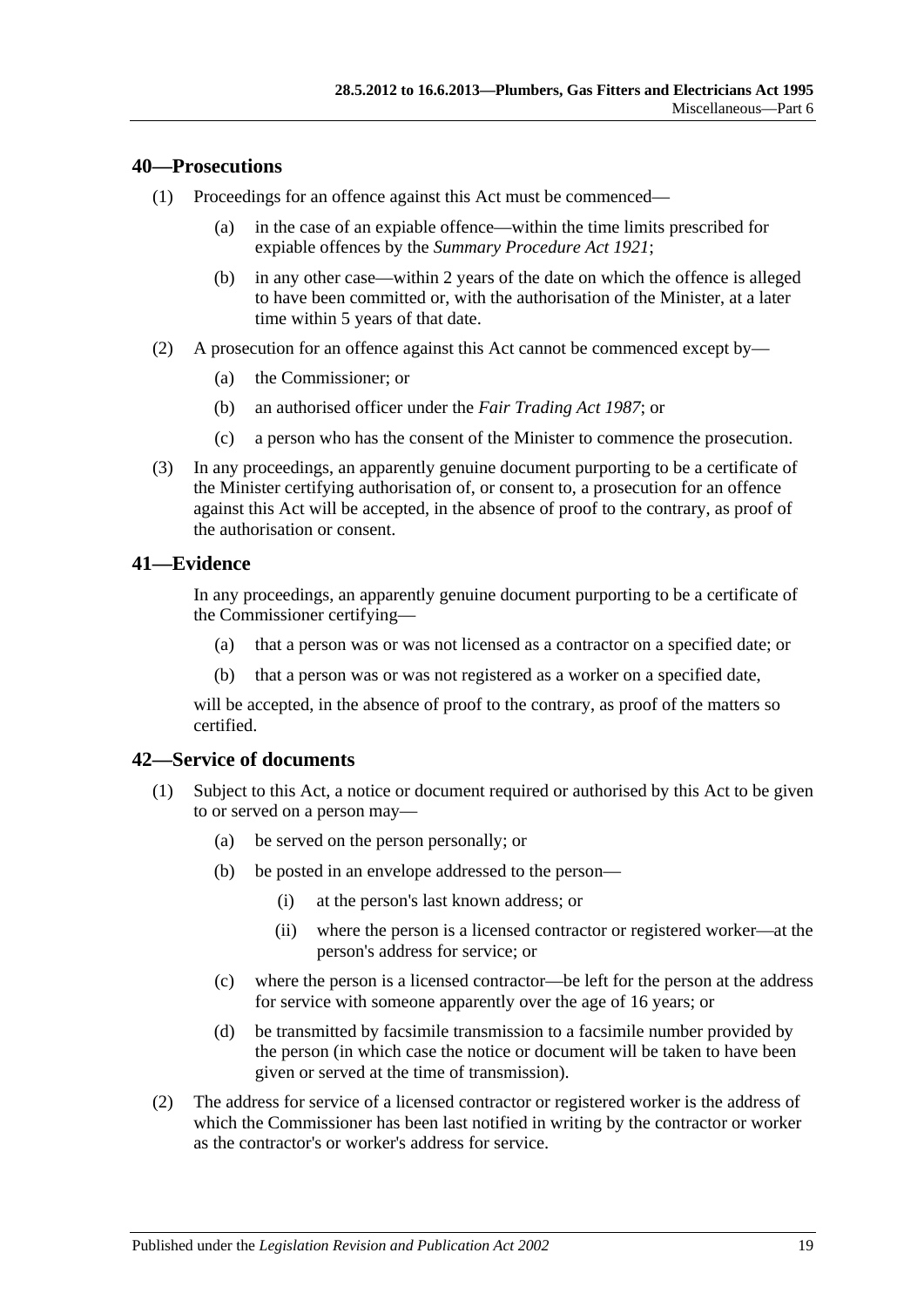## <span id="page-19-0"></span>**43—Annual report**

- (1) The Commissioner must, on or before 31 October in each year, submit to the Minister a report on the administration of this Act during the period of 12 months ending on the preceding 30 June.
- (2) The Minister must, within six sitting days after receipt of the report, cause a copy of the report to be laid before each House of Parliament.

#### <span id="page-19-3"></span><span id="page-19-1"></span>**44—Regulations**

- (1) The Governor may make such regulations as are contemplated by, or necessary or expedient for the purposes of, this Act.
- (2) Without limiting the generality of [subsection](#page-19-3) (1), the regulations may—
	- (a) require licensed contractors or registered workers to comply with a code of conduct or practice;
	- (b) fix fees to be paid in respect of any matter under this Act and provide for the recovery, refund, waiver or reduction of such fees;
	- (c) exempt (conditionally or unconditionally) classes of persons or activities from the application of this Act or specified provisions of this Act;
	- (d) impose a penalty (not exceeding \$2 500) for contravention of, or non-compliance with, a regulation;
	- (e) fix expiation fees, not exceeding \$210, for alleged offences against the regulations.
- (3) Regulations under this Act—
	- (a) may be of general application or limited application;
	- (b) may make different provision according to the matters or circumstances to which they are expressed to apply;
	- (c) may provide that a matter or thing in respect of which regulations may be made is to be determined according to the discretion of the Commissioner or the Minister.
- (4) The regulations may operate by reference to a specified code as in force at a specified time or as in force from time to time.
- (5) If a code is referred to in the regulations—
	- (a) a copy of the code must be kept available for inspection by members of the public, without charge and during normal office hours, at an office determined by the Minister; and
	- (b) evidence of the contents of the code may be given in any legal proceedings by production of a document apparently certified by the Minister to be a true copy of the code.

# <span id="page-19-2"></span>**Schedule 1—Appointment and selection of assessors for Court**

<span id="page-19-4"></span>(1) The Minister must establish a panel of persons who may sit as assessors consisting of persons representative of persons involved in work regulated under this Act.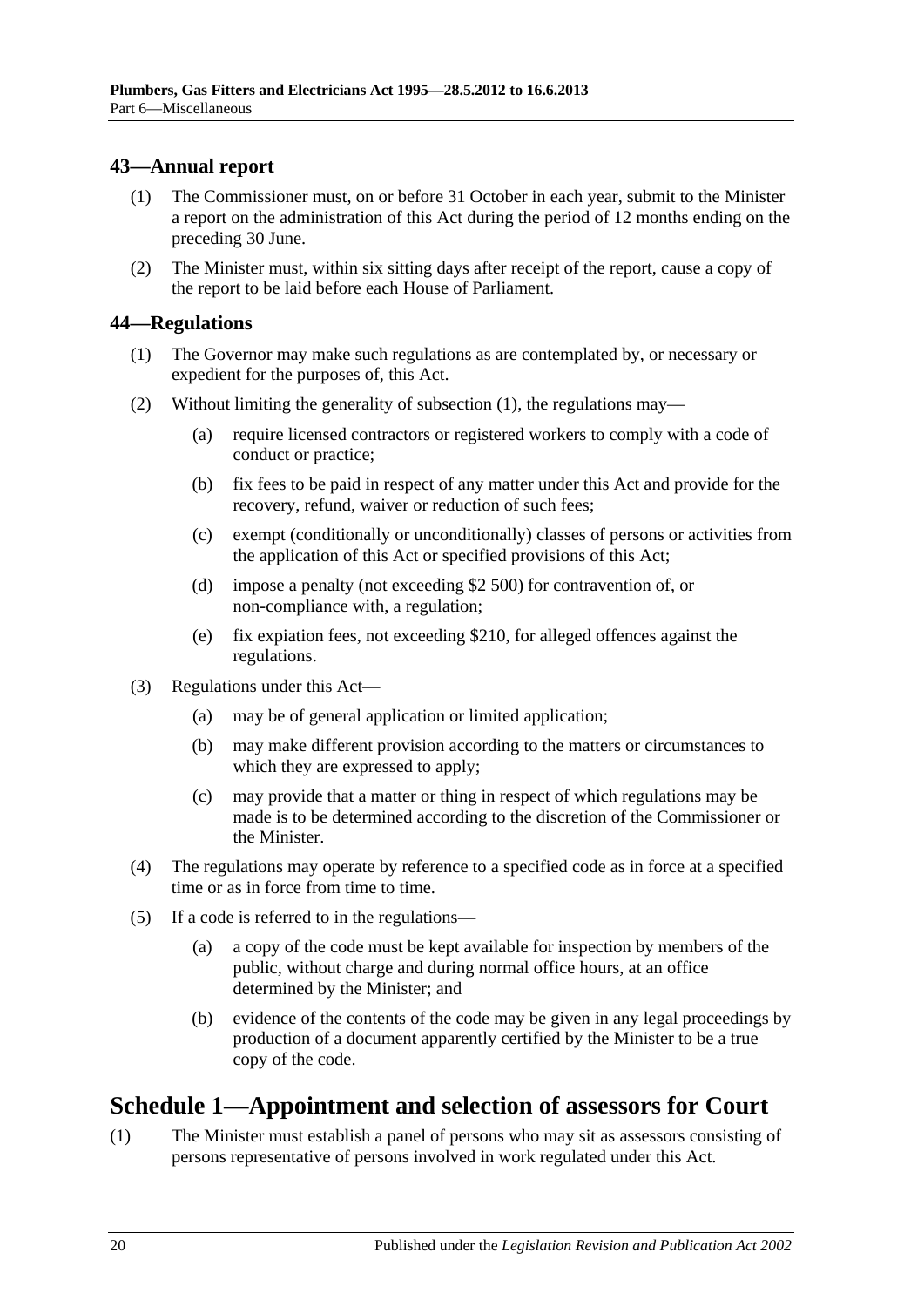- (2) The Minister must establish a panel of persons who may sit as assessors consisting of persons representative of members of the public who deal with persons referred to in [subclause](#page-19-4) (1).
- (3) A member of a panel is to be appointed by the Minister for a term of office not exceeding three years and on conditions determined by the Minister and specified in the instrument of appointment.
- (4) A member of a panel is, on the expiration of a term of office, eligible for reappointment.
- (5) Subject to [subclause](#page-20-2) (6), if assessors are to sit with the Court in proceedings under [Part 4,](#page-12-0) a Judge of the Court on the complaint must select one member from each of the panels to sit with the Court in the proceedings.
- <span id="page-20-2"></span>(6) A member of a panel who has a personal or a direct or indirect pecuniary interest in a matter before the Court is disqualified from participating in the hearing of the matter.
- (7) If an assessor dies or is for any reason unable to continue with any proceedings, the Court constituted of the judicial officer who is presiding at the proceedings and the other assessor may, if the judicial officer so determines, continue and complete the proceedings.

# <span id="page-20-0"></span>**Schedule 2—Transitional provisions**

## <span id="page-20-1"></span>**2—Transitional**

(1) In this clause—

#### *former provisions* means—

- (a) the *[Electrical Workers and Contractors Licensing Act](http://www.legislation.sa.gov.au/index.aspx?action=legref&type=act&legtitle=Electrical%20Workers%20and%20Contractors%20Licensing%20Act%201966) 1966*;
- (b) section 28 of the *[Gas Act](http://www.legislation.sa.gov.au/index.aspx?action=legref&type=act&legtitle=Gas%20Act%201988) 1988*;
- (c) section 17B of the *[Sewerage Act](http://www.legislation.sa.gov.au/index.aspx?action=legref&type=act&legtitle=Sewerage%20Act%201929) 1929*;
- (d) paragraph XIV of section 10(1) of the *[Waterworks Act](http://www.legislation.sa.gov.au/index.aspx?action=legref&type=act&legtitle=Waterworks%20Act%201932) 1932*;
- (e) regulations under any of the above Acts or provisions.
- <span id="page-20-3"></span>(2) Despite the other provisions of this Act but subject to this clause, the Commissioner must grant to a person holding a licence, registration or other authority under the former provisions immediately before the commencement of this Act a licence or registration of such a class and subject to such conditions as may be required to authorise the person to continue to carry on the business or carry out the work that was authorised by the licence, registration or other authority under the former provisions.
- (3) A licence or registration to be granted to a person under [subclause](#page-20-3) (2) may be granted—
	- (a) without any requirement for an application to be made or a fee to be paid; and
	- (b) at any time before the date that was fixed under the former provisions as the next date of expiry of the licence, registration or other authority held by the person under the former provisions immediately before the commencement of this Act; and
	- (c) so as to have effect from a date specified by the Commissioner.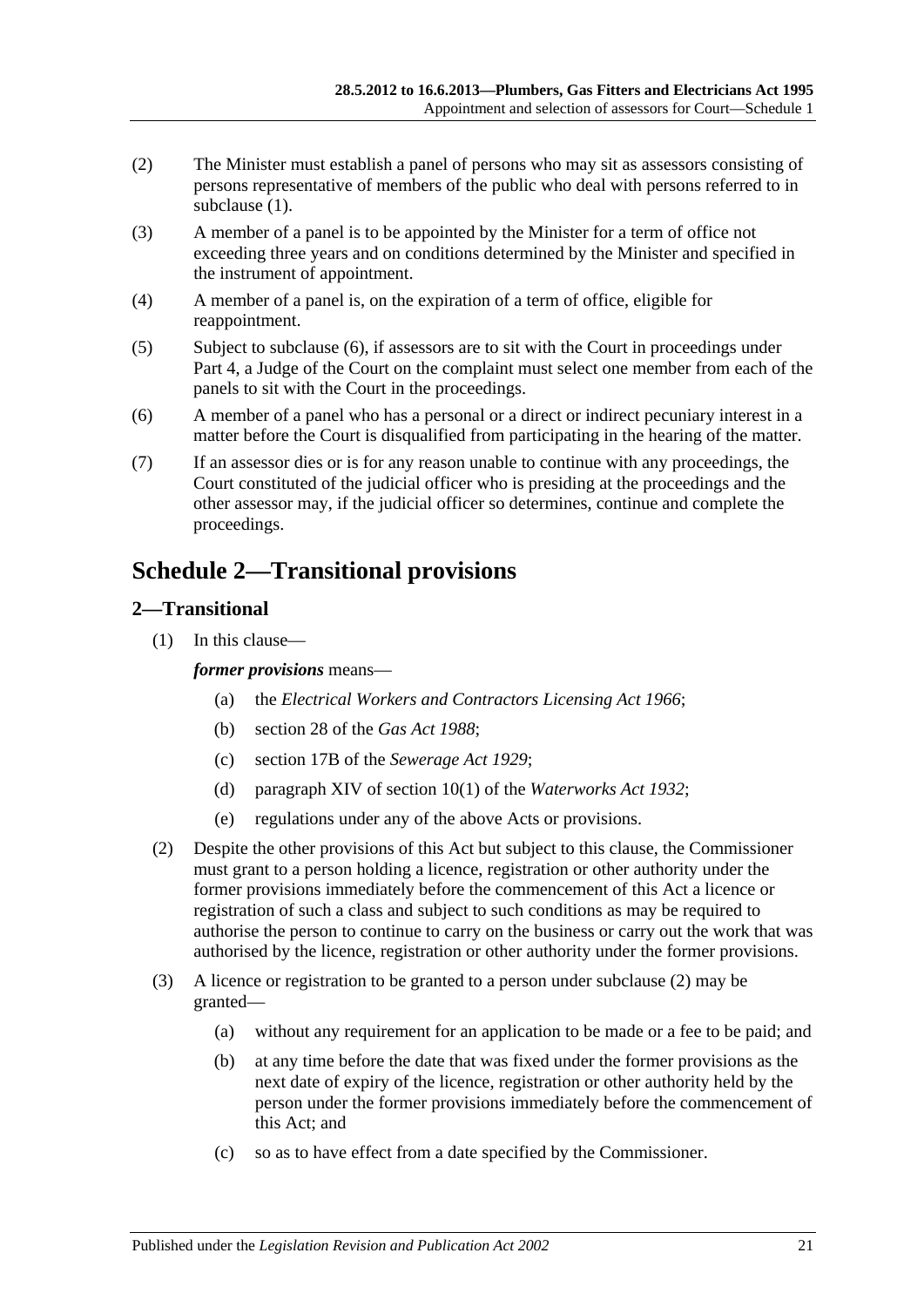- (4) Until a licence or registration is granted under this clause to a person referred to in [subclause](#page-20-3) (2), the licence, registration or other authority held by the person under the former provisions continues in force, subject to this Act, as if it were a licence or registration (as the case may require) under this Act authorising the person to carry on the business or carry out the work that was authorised by the licence, registration or other authority under the former provisions.
- (5) Despite the other provisions of this Act, a person granted a licence or registration under this clause is not required to pay an annual licence fee or registration fee or lodge an annual return until the date that was fixed under the former provisions as the next date of expiry of the licence, registration or other authority held by the person under the former provisions immediately before the commencement of this Act.
- (6) In any proceedings, an apparently genuine document purporting to be a certificate of the Commissioner certifying that a person was or was not the holder of a specified licence, registration or other authority under the former provisions on a specified date will be accepted, in the absence of proof to the contrary, as proof of the matters so certified.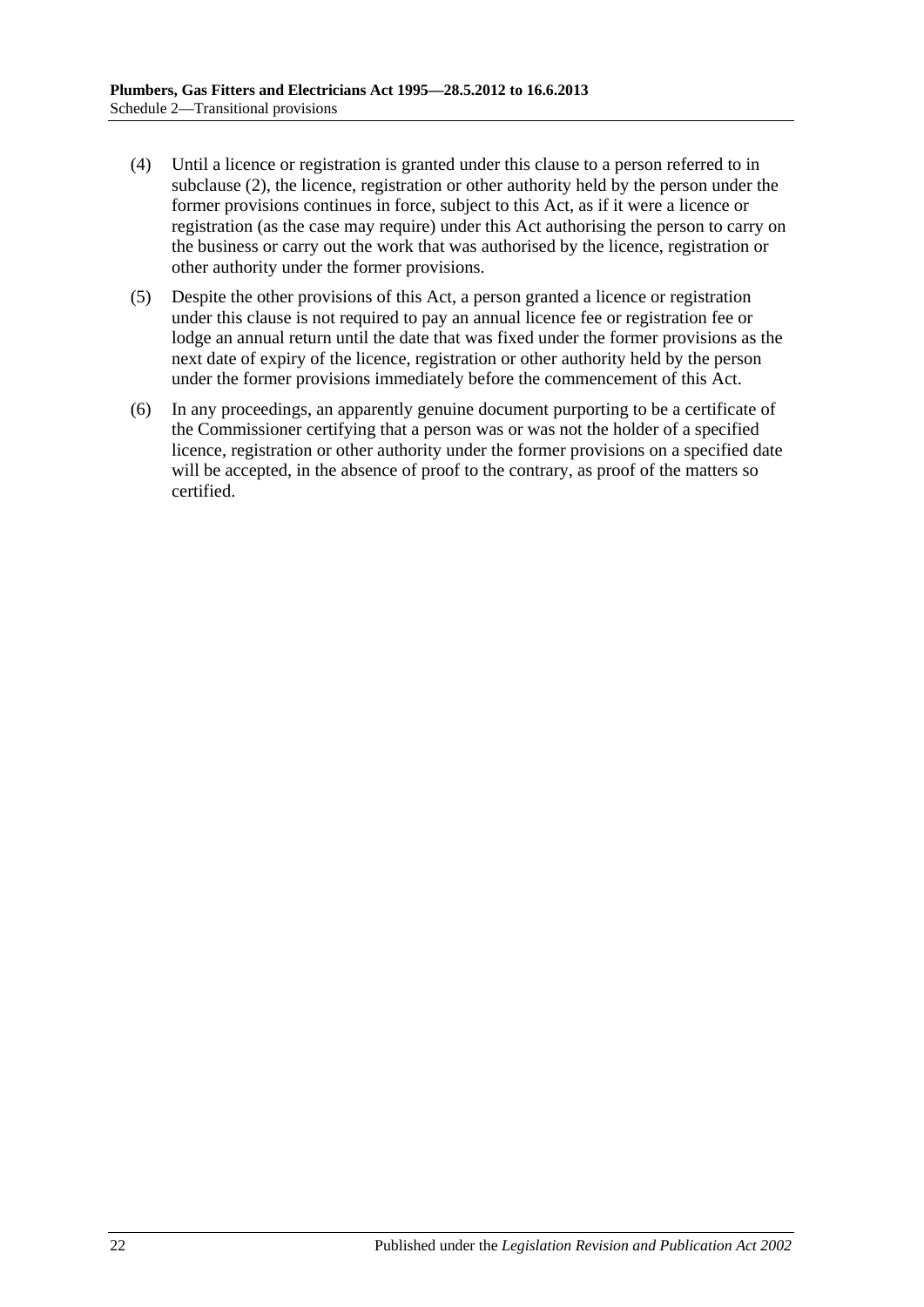# <span id="page-22-0"></span>**Legislative history**

## **Notes**

- Amendments of this version that are uncommenced are not incorporated into the text.
- Please note—References in the legislation to other legislation or instruments or to titles of bodies or offices are not automatically updated as part of the program for the revision and publication of legislation and therefore may be obsolete.
- Earlier versions of this Act (historical versions) are listed at the end of the legislative history.
- For further information relating to the Act and subordinate legislation made under the Act see the Index of South Australian Statutes or www.legislation.sa.gov.au.

# **Legislation repealed by principal Act**

The *Plumbers, Gas Fitters and Electricians Act 1995* repealed the following:

*Electrical Workers and Contractors Licensing Act 1966*

## **Legislation amended by principal Act**

The *Plumbers, Gas Fitters and Electricians Act 1995* amended the following:

*Gas Act 1988 Sewerage Act 1929 Waterworks Act 1932*

# **Principal Act and amendments**

New entries appear in bold.

| Year No |                | Title                                                                              | Assent     | Commencement                                                |
|---------|----------------|------------------------------------------------------------------------------------|------------|-------------------------------------------------------------|
| 1995 25 |                | Plumbers, Gas Fitters and<br>Electricians Act 1995                                 | 27.4.1995  | 1.7.1995 (Gazette 29.6.1995 p2977)                          |
| 1996 34 |                | <b>Statutes Amendment (Common</b><br>Expiation Scheme) Act 1996                    | 2.5.1996   | Sch (cl 27)-3.2.1997 (Gazette<br>19.12.1996 p1923)          |
| 1998    | 21             | <b>Statutes Amendment (Consumer)</b><br>Affairs) Act 1998 as amended by<br>22/1998 | 2.4.1998   | Pt 8 (ss 22 & 23)-28.5.1998 (Gazette<br>28.5.1998 p2292)    |
| 1998    | 22             | <b>Statutes Amendment (Consumer</b><br>Affairs) Amendment Act 1998                 | 2.4.1998   | 2.4.1998                                                    |
| 2000    | $\overline{4}$ | District Court (Administrative and<br>Disciplinary Division) Amendment<br>Act 2000 | 20.4.2000  | Sch 1 (cl 30)-1.6.2000 ( <i>Gazette</i><br>18.5.2000 p2554) |
| 2001    | 47             | <b>Statutes Amendment (Consumer)</b><br>Affairs) Act 2001                          | 11.10.2001 | Pt 5 (ss 12-17)-1.11.2001 (Gazette<br>25.10.2001 p4686)     |
| 2008 5  |                | <b>Statutes Amendment (Advisory</b><br>Panels Repeal) Act 2008                     | 13.3.2008  | Pt 3 (s 4)-13.3.2008                                        |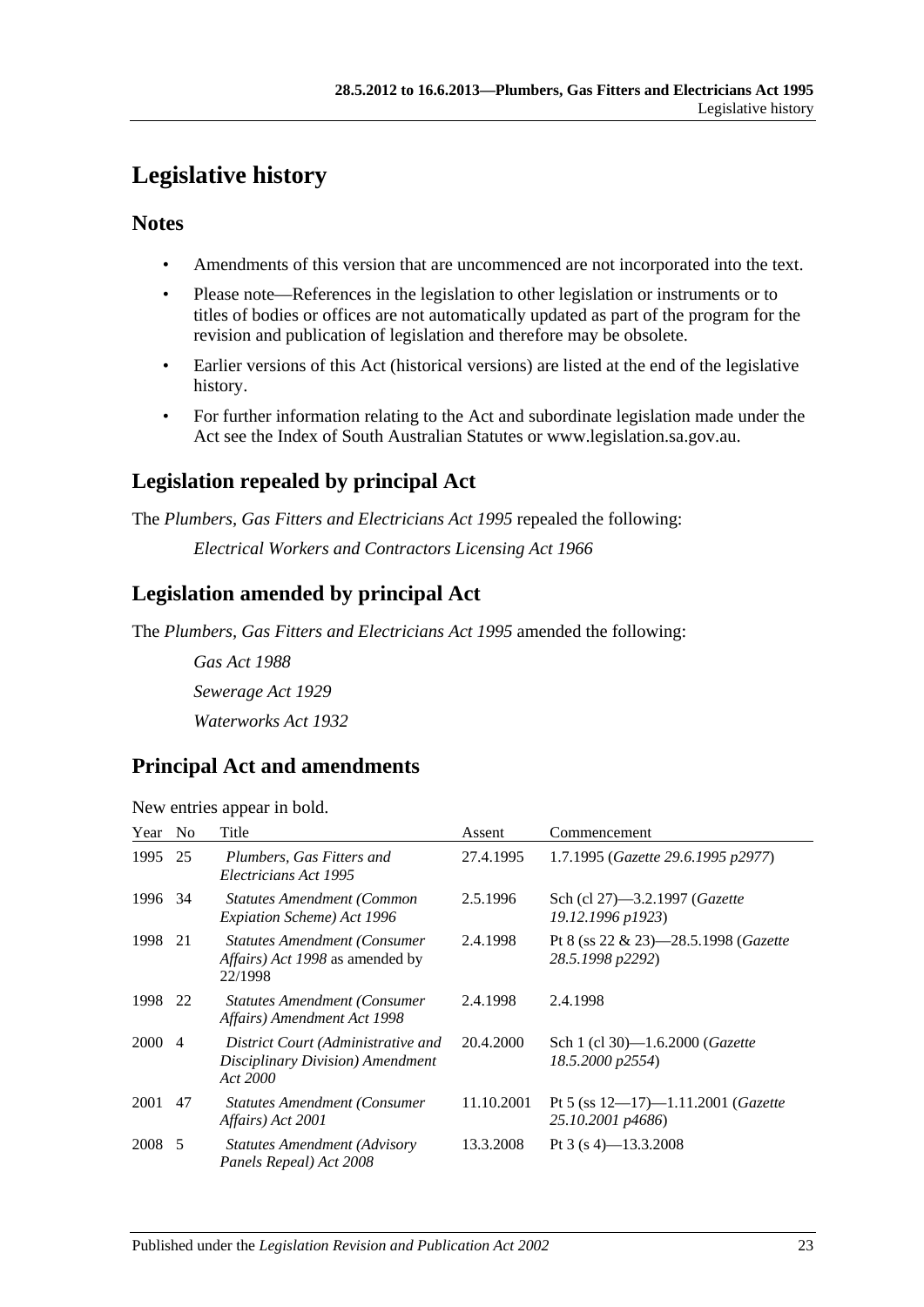| 2009   | -39 | <b>Statutes Amendment and Repeal</b><br>(Fair Trading) Act 2009               | 23.7.2009 | Pt 7 (ss $49 - 51$ ) $-3.9.2009$ ( <i>Gazette</i><br>$3.9.2009 \text{ p}4367$ |
|--------|-----|-------------------------------------------------------------------------------|-----------|-------------------------------------------------------------------------------|
| 2012 3 |     | <b>Business Names Registration</b><br>(Transitional Arrangements)<br>Act 2012 | 22.3.2012 | Sch 1 (cl 10)-28.5.2012 (Gazette<br>$19.4.2012$ p $1467$ )                    |
| 2013   | -16 | Statutes Amendment (Directors'<br>Liability) Act 2013                         | 23.5.2013 | Pt 41 (s $87$ )—17.6.2013 ( <i>Gazette</i><br>$(6.6.2013 \text{ p}2498)$      |

## **Provisions amended**

New entries appear in bold.

|                 | Linnes that relate to provisions that have been deleted appear in hanes. |              |
|-----------------|--------------------------------------------------------------------------|--------------|
| Provision       | How varied                                                               | Commencement |
| Long title      | amended under Legislation Revision and<br><b>Publication Act 2002</b>    |              |
| Pt1             |                                                                          |              |
| s <sub>2</sub>  | omitted under Legislation Revision and<br><b>Publication Act 2002</b>    |              |
| Pt 2            |                                                                          |              |
| s <sub>6</sub>  |                                                                          |              |
| s(6(1))         | amended by 21/1998 Sch cl 6 as substituted by<br>22/1998 s 3             | 28.5.1998    |
| s <sub>8</sub>  |                                                                          |              |
| 8(2)            | amended by $47/2001$ s $12(a)$                                           | 1.11.2001    |
| $8(3)$ – (6)    | inserted by $47/2001$ s $12(b)$                                          | 1.11.2001    |
| s 9             |                                                                          |              |
| $s \, 9(1)$     | amended by 39/2009 s 49                                                  | 3.9.2009     |
| s 10            |                                                                          |              |
| 10(2)           | amended by $4/2000$ s $9(1)$ (Sch 1 cl 30(a))                            | 1.6.2000     |
| $s$ $10(5)$     | deleted by $4/2000 s 9(1)$ (Sch 1 cl 30(b))                              | 1.6.2000     |
| $s$ 10(6)       | deleted by $4/2000 s 9(1)$ (Sch 1 cl 30(c))                              | 1.6.2000     |
| s 10A           | inserted by 47/2001 s 13                                                 | 1.11.2001    |
| s 11            |                                                                          |              |
| s 11(3)         | amended by 47/2001 s 14                                                  | 1.11.2001    |
| s 12            | amended by 21/1998 Sch cl 6 as substituted by<br>22/1998 s 3             | 28.5.1998    |
| Pt <sub>3</sub> |                                                                          |              |
| s 13            | amended by 21/1998 Sch cl 6 as substituted by<br>22/1998 s 3             | 28.5.1998    |
| s 15            |                                                                          |              |
| s 15(1)         | s 15 redesignated as s 15(1) by 47/2001 s 15                             | 1.11.2001    |
| $s 15(2)$ – (6) | inserted by 47/2001 s 15                                                 | 1.11.2001    |
| s 17            |                                                                          |              |
| s 17(2)         | amended by 4/2000 s 9(1) (Sch 1 cl 30(d))                                | 1.6.2000     |
| $s\,17(5)$      | deleted by $4/2000 s 9(1)$ (Sch 1 cl 30(e))                              | 1.6.2000     |

Entries that relate to provisions that have been deleted appear in italics.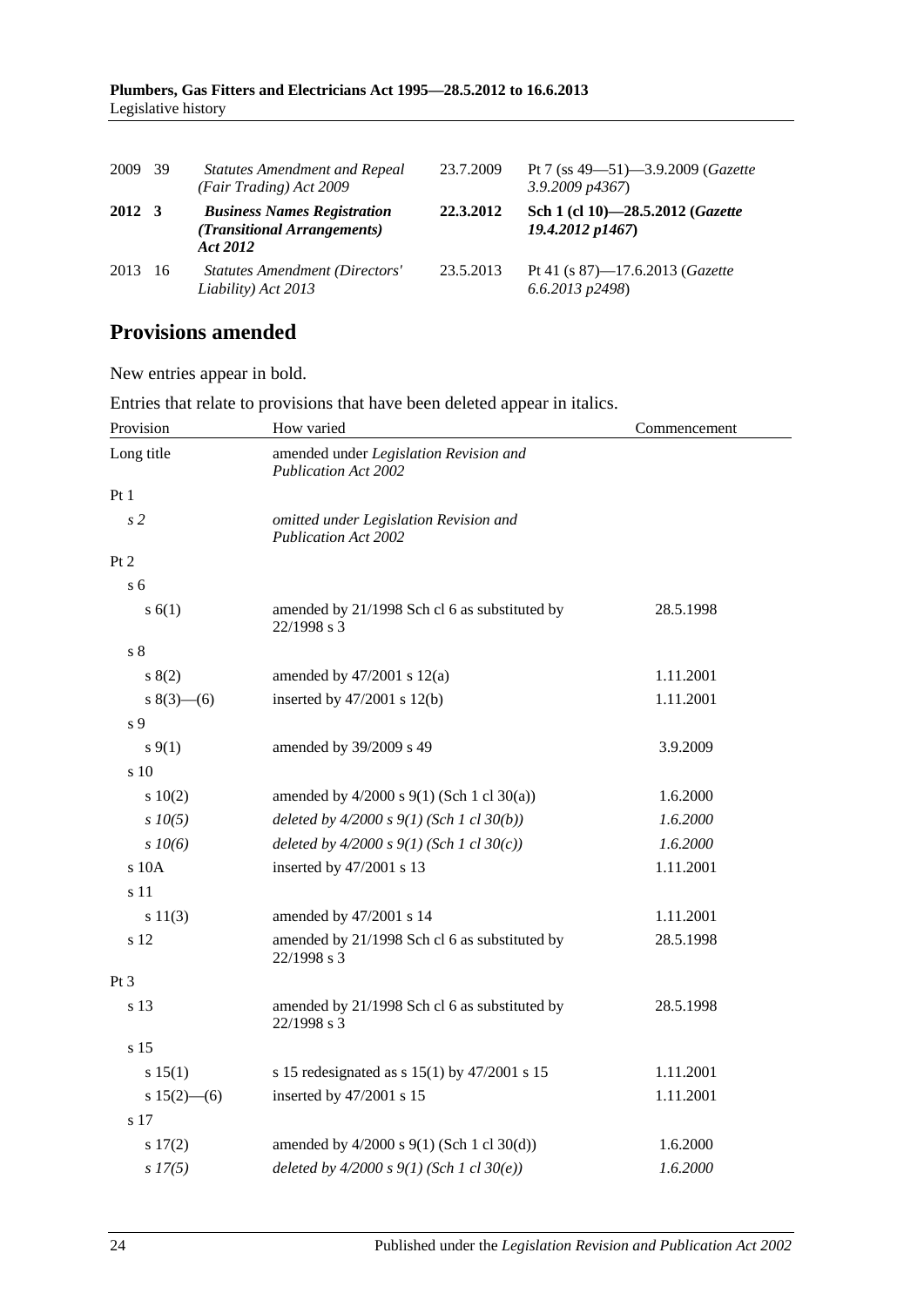| s 17(6)                     | deleted by $4/2000 s 9(1)$ (Sch 1 cl 30(f))                           | 1.6.2000  |
|-----------------------------|-----------------------------------------------------------------------|-----------|
| s 17A                       | inserted by 47/2001 s 16                                              | 1.11.2001 |
| s 18                        |                                                                       |           |
| s 18(3)                     | amended by 47/2001 s 17                                               | 1.11.2001 |
| Pt 3A                       | inserted by 39/2009 s 50                                              | 3.9.2009  |
| Pt 4                        |                                                                       |           |
| s 23                        | amended by 21/1998 s 22                                               | 28.5.1998 |
| s <sub>24</sub>             |                                                                       |           |
| $s\,24(1)$                  | amended by 21/1998 Sch cl 6 as substituted by<br>22/1998 s 3          | 28.5.1998 |
| s <sub>25</sub>             | amended by 21/1998 Sch cl 6 as substituted by<br>22/1998 s 3          | 28.5.1998 |
| Pt 5                        | deleted by $5/2008 s 4$                                               | 13.3.2008 |
| Pt 6                        |                                                                       |           |
| s 30                        |                                                                       |           |
| $s \ 30(2a)$                | inserted by 39/2009 s 51                                              | 3.9.2009  |
| s 32                        | amended by 21/1998 Sch cl 6 as substituted by<br>22/1998 s 3          | 28.5.1998 |
| s 33                        | amended by 34/1996 s 4 (Sch cl 27)                                    | 3.2.1997  |
|                             | amended by 21/1998 Sch cl 6 as substituted by<br>22/1998 s 3          | 28.5.1998 |
|                             | amended by 3/2012 Sch 1 cl 10                                         | 28.5.2012 |
| $s\,40$                     |                                                                       |           |
| $s\ 40(1)$                  | substituted by 21/1998 Sch cl 6 as substituted by<br>22/1998 s 3      | 28.5.1998 |
| s 44                        |                                                                       |           |
| $s\,44(2)$                  | amended by 34/1996 s 4 (Sch cl 27)                                    | 3.2.1997  |
|                             | amended by 21/1998 Sch cl 6 as substituted by<br>22/1998 s 3          | 28.5.1998 |
| Sch 1                       |                                                                       |           |
| $\text{ }$ scl $\text{(5)}$ | amended by 21/1998 s 23                                               | 28.5.1998 |
| Sch 2                       |                                                                       |           |
| cl 1                        | omitted under Legislation Revision and<br><b>Publication Act 2002</b> |           |

## **Transitional etc provisions associated with Act or amendments**

## *Statutes Amendment and Repeal (Common Expiation Scheme) Act 1996*

#### **5—Transitional provision**

An Act repealed or amended by this Act will continue to apply (as in force immediately prior to the repeal or amendment coming into operation) to an expiation notice issued under the repealed or amended Act.